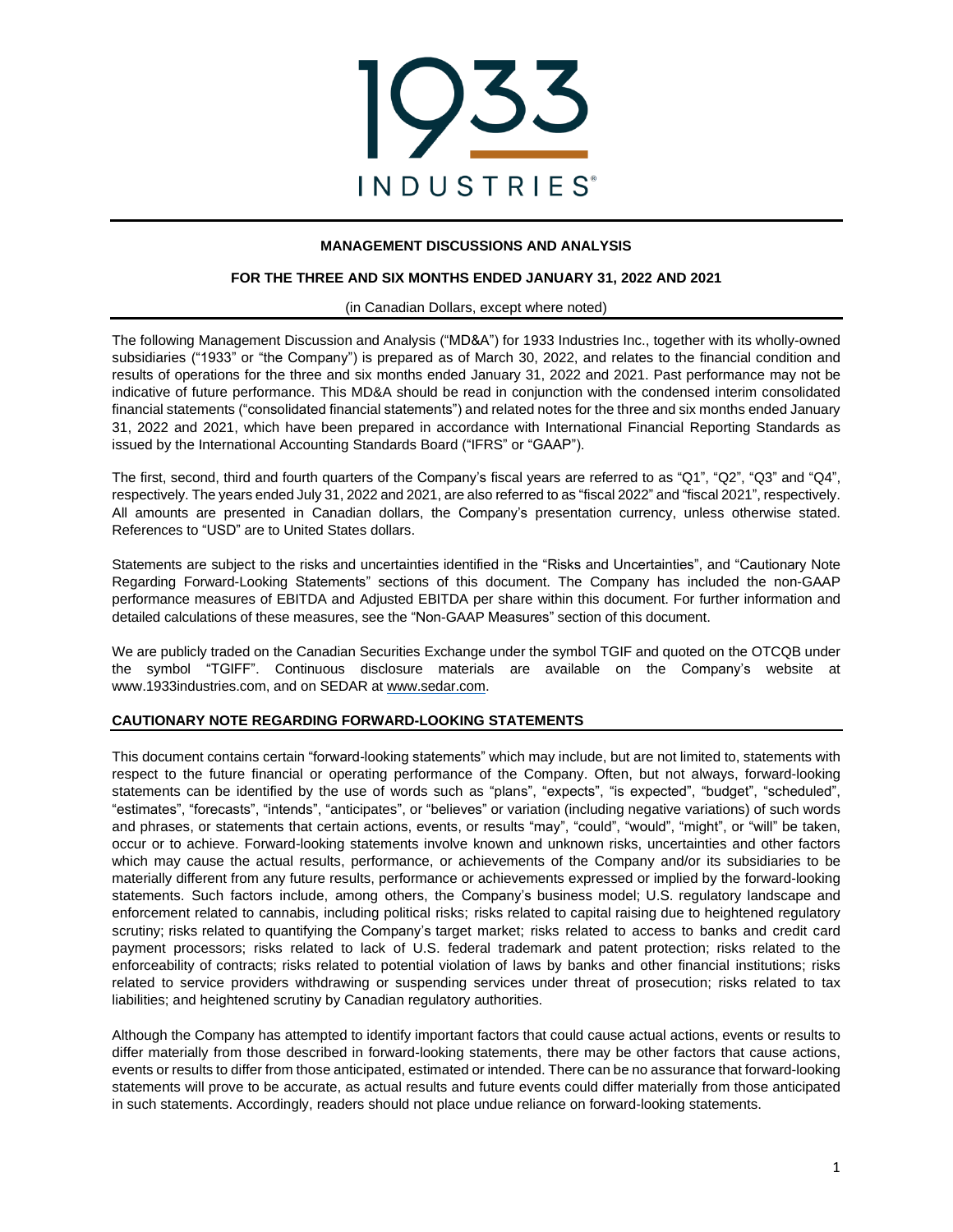# **QUARTERLY SUMMARY AND OUTLOOK**

1933 Industries is a licensed cannabis operator with cultivation, production, and manufacturing assets based in Las Vegas, Nevada. The Company cultivates and produces its own branded cannabis products for the wholesale market in Nevada and manufactures a line of CBD and hemp infused products for the retail market across the United States. The Company's AMA brand of cannabis flower, pre-rolls and extraction products have strong wholesale penetration in dispensaries in Las Vegas. The Level X ultra-craft premium brand was launched to fill a void in the marketplace for premium flower, offering unique strains that appeal to cannabis connoisseurs. The Canna Hemp™ brand of wellness products offers a variety of effects-based cannabinoid-infused products that appeal to a wide range of consumers. The Company holds three cannabis licenses for cultivation, processing, and distribution in Nevada's limited license regime.

During the reporting period, the Company progressed towards achieving higher revenues, decreasing net loss, and improving gross margin. The Company's cultivation subsidiary recorded a 33% increase in revenues from the sale of cannabis flower, pre-rolls and extraction products due to the optimization of both its cultivation and processing facilities. The Company upgraded and refined its processing methods and practices and completed full automation of its plant feeding systems to improve plant growth and health, resulting in improved yields and a 31% increase in inventory. The Company has successfully gained additional self-space in dispensaries and continues to service its major wholesale accounts throughout Nevada.

Under the leadership of Mr. Paul Rosen, Chairman and CEO, the Company has significantly decreased its net loss each quarter sequentially, with the ultimate goal of achieving profitability. Revenues in Q2 improved by 23% over Q1 2022, operating expenses were reduced by 65%, and net loss decreased by 87% compared to fiscal 2021. Cash at January 31, 2022 was \$0.8 million, compared to \$4.4 million at July 31, 2021, a decrease of 82%. Working capital at January 31, 2022 was a surplus of \$2.4 million, compared to working capital surplus of \$8.4 million at July 31, 2021, a decrease of 71% due primarily to the reclassification of convertible debentures from long term to current liabilities. Subsequent to the reporting period, the Company strengthened its balance sheet with the sale of non-essential real estate assets for proceeds of USD\$1.27 million to be utilized for working capital.

The Company announced that it has entered into a binding Letter of Intent to acquire 100% of all of the authorized and issued shares of Day One Beverages, Inc, a disruptive beverage company with a portfolio of next-level CBD-infused sparking water products. The intended acquisition of Day One strategically positions the Company at the forefront of one of the fastest growing categories in the beverage space and anticipates Day One to be a key revenue growth driver for the Company in the future. According to Fortune Business Insights, North America is at the forefront of the cannabisinfused beverage sector, accounting for over USD\$500 million in 2020, with a CAGR of 54.31% forecasted for the period of 2021 to 2028.

### **Outlook**

According to BDSA data, the Nevada market remains very weak due to the Covid-19 pandemic, with sales of \$59 million declining 8% from December and 21% from a year ago. Flower sales fell by nearly 30%, with concentrates declining 8% compared to a year ago. The year-over-year growth rates were generally weak, with ongoing pressure from declining flower sales. Despite the declining market, the Company has expanded its sales and expects cannabis sales to normalize to pre-pandemic levels in 2022 with the full return of tourism to the state. Improved financial performance as well as revenue growth continue to be key priorities for 1933 Industries, and the improvements that the Company has set in motion are now reflecting in increased flower capacity, consistency and quality. The Company remains on the right path to improve its the long-term growth and reach profitability in fiscal 2022 and beyond.

### **DESCRIPTION AND OUTLOOK OF THE UNITED STATES LEGAL CANNABIS INDUSTRY**

For a detailed description of the U.S. legal cannabis industry that the Company operates within, please refer to the Company's MD&A for the years ended July 31, 2021 and 2020.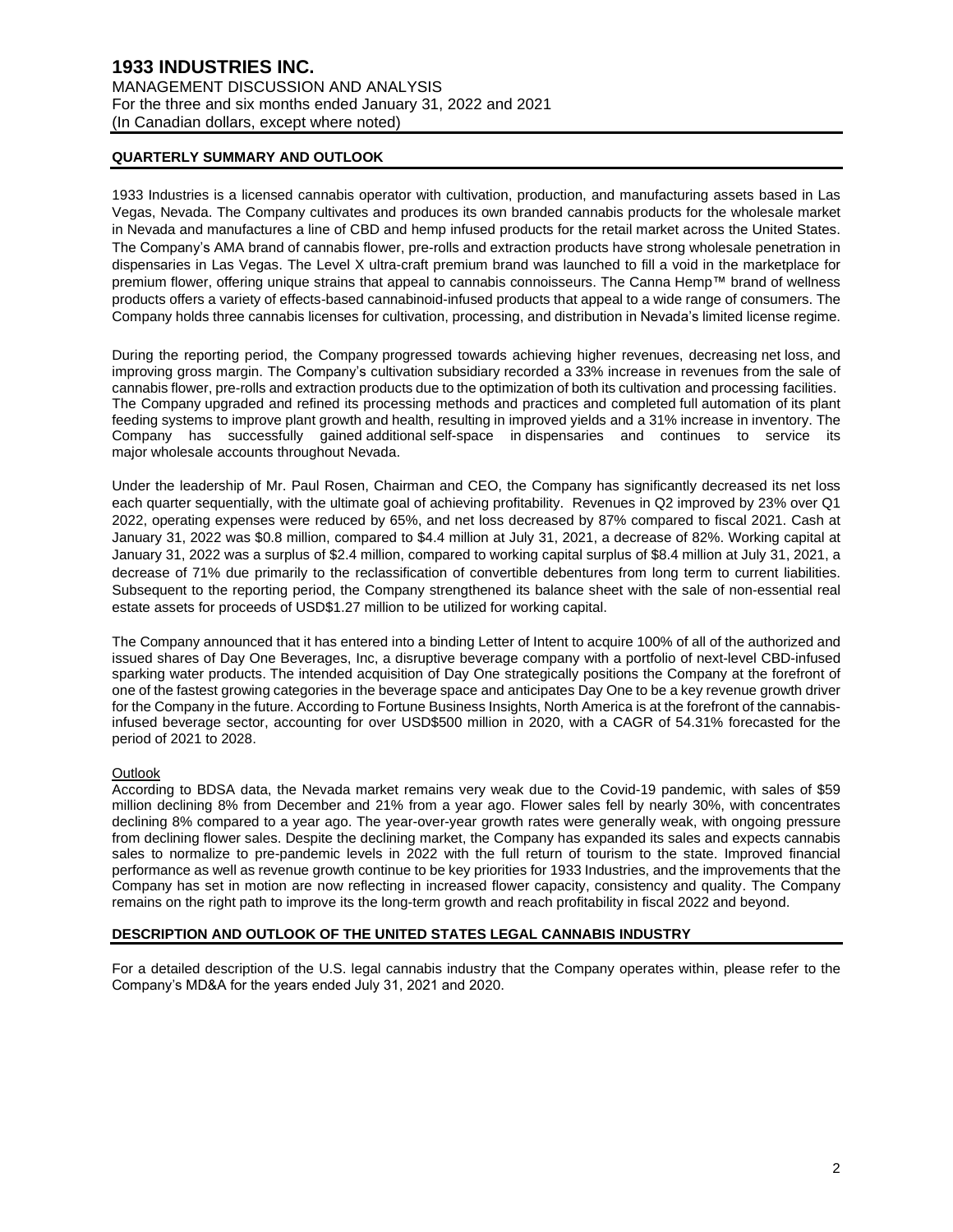### **COMPANY OVERVIEW AND DESCRIPTION OF THE BUSINESS**

1933 Industries Inc. is a vertically integrated, brand-focused cannabis company with operations in the United States, with cultivation, extraction and manufacturing facilities based in Las Vegas, Nevada. Operating through two subsidiary companies, the Company owns leading cannabis brands as well as licensed cannabis cultivation, extraction, processing, and manufacturing assets. The Company owns 91% of Alternative Medicine Association LC ("AMA"), 100% of AMA Production LLC, and 100% of Infused MFG. ("Infused").

In Nevada, the Company operates two subsidiaries: AMA, a licensed cannabis cultivator, extractor and product manufacturer, and Infused, a manufacturer of hemp-based CBD wellness products. The Company operates in three sought-after verticals:

- Craft cannabis flower cultivation;
- Extraction of cannabis concentrates and;
- Manufacturing of proprietary cannabinoid branded goods, focusing on CBD, CBG and CBN.

AMA's wholesale cannabis products include premium craft-style cannabis, infused pre-rolls, full spectrum oils, high quality distillates, proprietary blends of terpenes, vaporizer products and boutique concentrates such as shatter, crumble, batter, sugar wax, diamonds, and cured and live resins, sold under the AMA brand and the Company's premium brand, Level X. AMA cultivates its own cannabis plants and wholesales its products to regulated medical and adult-use dispensaries in the state. With an extensive selection of products, the AMA brand has strong penetration into dispensaries throughout Nevada, where it appeals to a wide range of both medical and recreational consumers. The AMA brand combines craft style cultivation, high quality and competitive pricing, while the Level X brand offers exclusive strains and premium quality. AMA also licenses other brands that contribute to the product offering and compliment the AMA brand.

Cannabis flower is cultivated in the Company's 67,000 sq. ft., purpose-built, state-of-the-art facility, serving the Las Vegas market. Biomass (remaining parts of the plant that contain THC such as sugar leaf trim and popcorn/small buds) is utilized to produce AMA's extensive line of concentrates. During the reporting period, the Company focused on increasing the production and sale of premium smokable flower and pre-rolls, which make up the largest portion of cannabis sales in Nevada. The Company continues to build its inventory and improve its plant genetics with the introduction of new cultivars to achieve the desired quality of flower that is in demand in the market. The Company anticipates high demand for its cannabis flower and cannabis products as it increases yields and develops new strains in fiscal 2022.

Infused develops proprietary formulations for its Canna Hemp™ line of wellness products. With over 50 products in its portfolio, Infused manufactures and distributes products in a variety of verticals and consumption formats, including: effects-based tinctures, lotions, creams, vape pens and cartridges, gummies, and capsules for Sleep, Relief, Calm, Focus and Energy. High-grade CBD and a proprietary blend of cannabis terpenes formulated for specific effects are key differentiators for the Canna Hemp™ line. The Company recently introduced Cannabigerol (CBG) and Cannabinol (CBN) tinctures to its portfolio.

Infused distributes its branded products through wholesale and retail channels in Nevada and across the US via its ecommerce platform. The Company is focusing on increasing marketing efforts by strengthening its e-commerce business and by working in conjunction with dispensaries and specialized distributors to increase brand awareness and promote its products.

The Company abides by strict quality assurance standards, implementing required policies and procedures and adhering to licensing requirements set by regulators across all levels of government in order to ensure the safety, consistency and quality of its products.

The Company's common shares are listed for trading on the Canadian Securities Exchange under the symbol "TGIF". The Company's common shares also trade on the OTC Markets under the symbol "TGIFF".

The Company's head office is located at #300-1055 West Hastings Street, Vancouver, BC V6E 2E9. The head office of operations is located at 3370 Pinks Place, Suite C, Las Vegas, Nevada 89102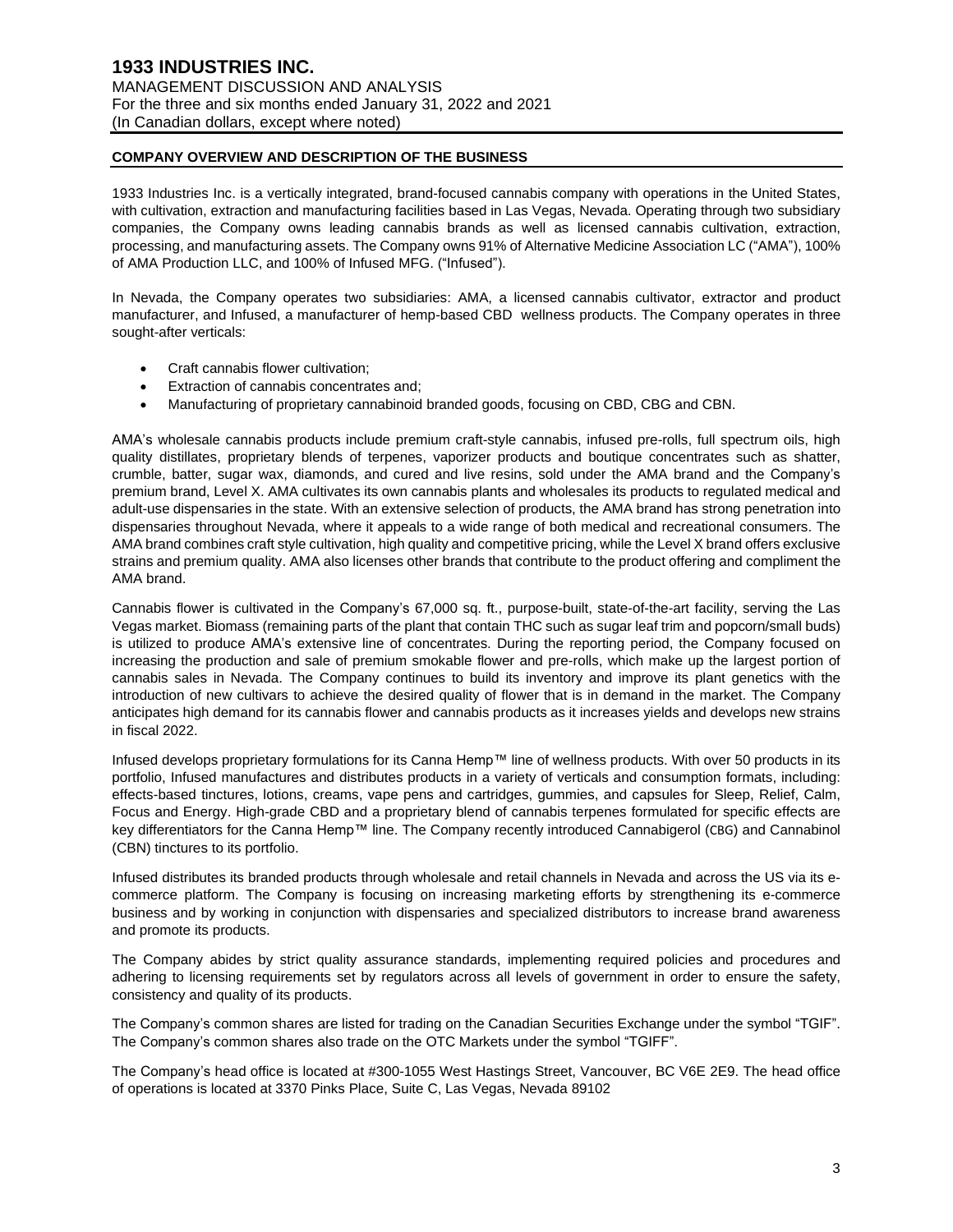### *AMA – Cultivation and Extraction Segment*

AMA's business involves the growing of cannabis indoors for personal medicinal and recreational use and the production of premium, boutique concentrates for the Nevada market. AMA began commercial production in April 2015 when it was the first Medical Marijuana Establishment or "MME" approved for cultivation in Southern Nevada. Its first crops were harvested, dried, packaged and sold in October 2015 and it has produced cannabis on a commercial scale in Nevada since that time.

### **Market Plans and Strategies**

The Company's business model is based on servicing the existing medicinal cannabis patient base in Nevada (which has approximately 3.0 million residents) and the recreational cannabis consumers, including those who visit Las Vegas each year (about 42.9 million visitors pre-Covid-19 pandemic). The Company is an established wholesale supplier of unique branded flower and extraction products to licensed dispensaries and cannabis stores. As its branded image and reputation is well established, the Company may license or acquire other cannabis businesses in the United States that have legalized medicinal cannabis and/or recreational cannabis specific brands with recurring sales to a loyal and growing clientele.

The Company believes that the constantly evolving regulatory environment for the production and distribution of recreational cannabis within the U.S., and the dispensing of both medicinal and recreational cannabis will be disruptive for both producers and consumers, transforming the current industry into one of commercial scale. The Company is focused on establishing a portfolio of high quality, premium cannabis products that have wide appeal to a growing and varied consumer base. The Company wholesales its products via its own distribution channels to regulated dispensaries in Nevada and continues to build market share as it increases flower and extraction production and adds new brands to its portfolio of products.

The Company has developed a comprehensive marketing program to create visibility and awareness in the market for its products. AMA markets its products locally, via social media, in-store programs, as well as via targeted marketing campaigns in conjunction with dispensaries and educational programs targeting budtenders and consumers.

### *CBD Products Segment*

The Company, through Infused, is focused on developing, formulating, and producing CBD, CBG and CBN infused products and brands for retail sale and use in jurisdictions where permitted by law and regulation in the US.

Cannabinoids, as utilized by Infused, are extracted from industrial hemp, sourced from legal suppliers in the United States. Infused manufactures and distributes its products under the following brands:

- 1. Canna Hemp™ a wellness line of CBD products that include tinctures, lotions, creams, vape pens and cartridges, gummies, and capsules;
- 2. Canna Hemp X™- a sports line of products targeting the action sports vertical, including pre and post workout tinctures, and recovery creams;
- 3. Canna Hemp™ CBG and CBN Natural Line; expansion of hemp-derived cannabinoids;
- 4. Canna Hemp™ HEMP, a line of products containing hemp-seed oil and free of CBD.

The Canna Hemp™ line is marketed in conjunction with distributor partners, through a variety of brick-and-mortar retail outlets, such as health food stores, vape storefronts and retail dispensaries in Nevada and Arizona under its various brands, and direct to consumers via its e-commerce platforms. The Canna Hemp™ line has a robust social media outreach and educational programs. The Company believes that its success in the market is achieved by offering a broad range of premium quality products with wide-range appeal at competitive prices and delivered through outstanding client service under a well identified brand.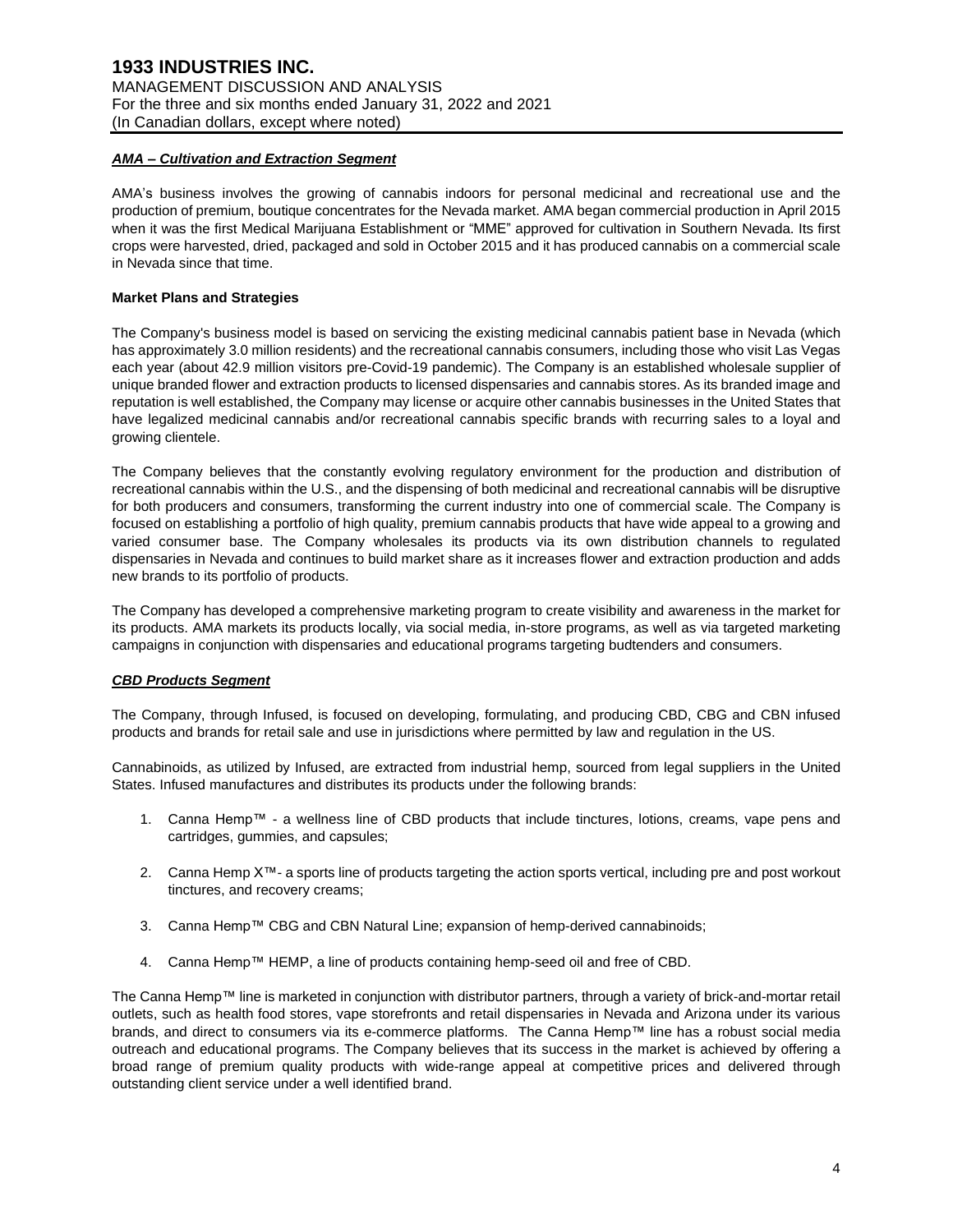Both the AMA and Canna Hemp™ brands offer over 100 different products. The Company has been focused on cultivating craft flower that commands a premium in the market with an extensive line of news strains and top-tier ultracraft line branded as Level X. The Company believes that carrying a consistent base of high-quality strains and cannabis products, including CBD products and hemp-based products, is essential to its long-term success.

# **Q2 2022 CONSOLIDATED OPERATING FINANCIAL HIGHLIGHTS**

- Total revenues were \$3.2 million for Q2 2022 and \$3.4 million for Q2 2021.
- Expenses were \$2.4 million for Q2 2022 and \$3.1 million for Q2 2021 as the Company has made strategic cost reductions. It is the priority of the Company's executive management to continue to reduce costs, with the goal of maintaining consistent profitability in the near future.
- Gross margin was \$1.4 million or 46% for Q2 2022 and \$1.7 million or 50% for Q2 2021.
- Net loss from continuing operations was \$0.8 million for Q2 2022 and a net loss of \$1.4 million for Q2 2021.
- Adjusted EBITDA loss was \$0.3 million for Q2 2022 and an adjusted EBITDA loss of \$0.1 million for Q2 2021.

# **Q2 2022 KEY DEVELOPMENTS**

- The Company announced that it entered into a binding Letter of Intent to acquire 100% of all of the authorized and issued shares of Day One Beverages, Inc. 1933 Industries will acquire Day One in an all-stock arm's length transaction via the issuance of an aggregate of 55,000,000 shares of common stock of the Company. 45,200,000 shares will be issued at closing, and the balance of 9,800,000 shares will be issued subsequent to closing in quarterly installments. All shares issued under the transaction will be subject to a contractual oneyear hold period, in addition to any resale restriction that may be required under applicable securities laws. In addition, the vendors will be eligible to receive up to a further 27,500,000 share purchase warrants of the Company, exercisable at a price of USD\$0.0545 per share based on the achievement of certain gross revenue milestones over a period of 30 months following the closing of the transaction.
- The Company issued 372,666 common shares pursuant to the conversion of \$32,000 of convertible debentures and interest payable on the convertible debentures of \$5,267.

# **DEVELOPMENTS SUBSEQUENT TO JANUARY 31, 2022**

- The Company announced the resignation of Mr. Mark Baynes from its Board of Directors and the appointment of Mr. Ranson K. Shepherd as a director of the Company. As a highly experienced leader, Mr. Shepherd brings enterprise level proficiency in developing and executing strategies for operating and scaling businesses, by providing process and data driven management, planning, and business development solutions. Mr. Shepherd has led several fundraising rounds raising over \$100 million in venture capital to finance multiple cannabis companies across the United States. He has also brought to market some of the most valued brands in the industry and is a co-founder of The Qanvus Group, an infrastructure services and outsourced solutions provider focused specifically on the industrialization of cannabis operations. Mr. Shepherd also participates in numerous Native American ventures providing a wide range of services within the cannabis industry, focusing on bringing employment opportunities and in creating a positive impact in needed communities.
- The Company announced the sale of Nevada real estate assets for total net proceeds of USD\$1.27 million. The Company completed the sale of two parcels consisting of 2.78 acres of M1 zoned land, located in Las Vegas. The Company originally purchased the lots for USD\$835,000 in 2017. Proceeds from the sale will be used for general working capital.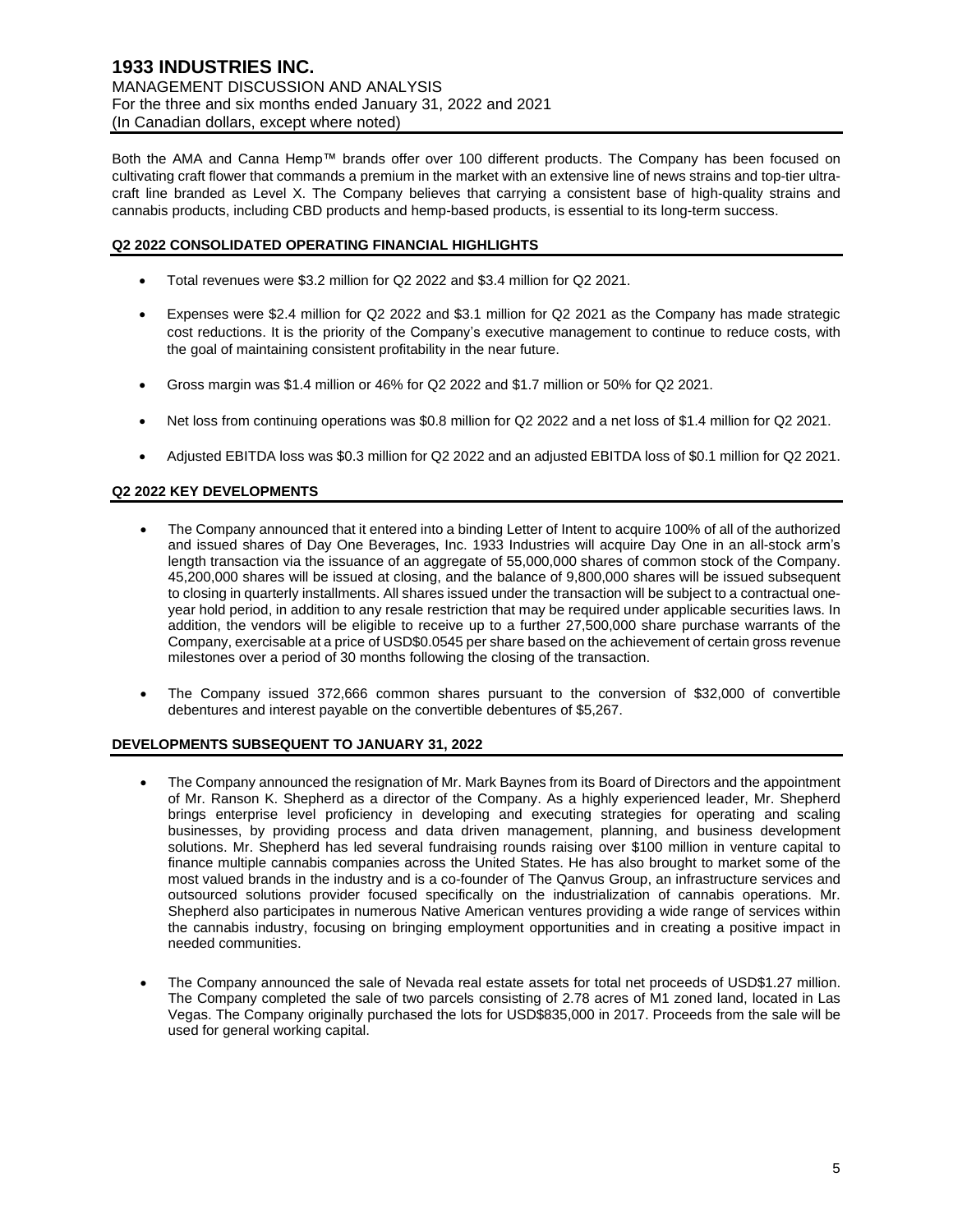# **1933 INDUSTRIES INC.**

MANAGEMENT DISCUSSION AND ANALYSIS For the three and six months ended January 31, 2022 and 2021 (In Canadian dollars, except where noted)

### **REVIEW OF QUARTERLY RESULTS**

|                                   | Q <sub>2</sub> 2022 | Q1 2022     | Q4 2021     | Q3 2021     |
|-----------------------------------|---------------------|-------------|-------------|-------------|
|                                   |                     |             | \$          |             |
| Revenue                           | 3,208,082           | 2,466,064   | 2,510,169   | 3,370,510   |
| Net income (loss)                 | (819, 814)          | (948, 825)  | (2,642,456) | 582,673     |
| Basic / diluted loss per share    | (0.00)              | (0.00)      | (0.01)      | 0.00        |
| Number of weighted average shares | 450,699,319         | 450,640,574 | 449,723,437 | 365,763,894 |
|                                   |                     |             |             |             |
|                                   | Q <sub>2</sub> 2021 | Q1 2021     | Q4 2020     | Q3 2020     |
|                                   |                     | \$.         | \$          | \$          |
| Revenue                           | 3,406,826           | 2.687.516   | 2,388,010   | 2,554,067   |
| Net loss                          | (1,409,063)         | (2,818,577) | (7,236,277) | (4,729,687) |
| Basic / diluted loss per share    | (0.00)              | (0.01)      | (0.03)      | (0.02)      |
| Number of weighted average shares | 339,996,131         | 320,970,618 | 286,550,173 | 285,478,539 |

The Company is expected to remain subject to many of the risks common to early-stage enterprises for the foreseeable future, including challenges related to laws, regulations, licensing, integrating, and retaining qualified employees; making effective use of limited resources; achieving market acceptance of existing and future solutions; competing against companies with greater financial and technical resources; acquiring and retaining customers; and developing new solutions.

# **SUMMARY OF RESULTS**

# *Review of Consolidated Financial Information for Q2 2022 compared to Q2 2021*

| <b>Results of Operations</b>                           | Q <sub>2</sub> 2022 | Q <sub>2</sub> 2021 |
|--------------------------------------------------------|---------------------|---------------------|
|                                                        | 5                   | \$                  |
| Revenues                                               | 3,208,082           | 3,406,826           |
| Gross margin                                           | 1,470,286           | 1,694,994           |
| General and administration                             | (327, 219)          | (314,093)           |
| License fees, taxes, and insurance                     | (1,030,808)         | (620,061)           |
| Management and consulting fees                         | (107, 677)          | (115, 142)          |
| Wages and benefits                                     | (256, 218)          | (492, 251)          |
| Professional fees                                      | (333,000)           | (320, 018)          |
| Share-based compensation                               | (7, 753)            | (360, 947)          |
| Other expenses                                         | (227,425)           | (881, 642)          |
| Loss from continuing operations after income taxes     | (819, 814)          | (1,409,160)         |
| Income from discontinued operations after income taxes |                     | 97                  |
| Net loss for the period                                | (819, 814)          | (1,409,063)         |
| Foreign currency translation adjustment                | 171,835             | (1, 336, 024)       |
| Comprehensive loss                                     | (647, 979)          | (2,745,087)         |
| Basic and diluted loss per share                       | (0.00)              | (0.00)              |

### **Revenues**

The Company recorded revenues of \$3,208,082, compared to \$3,406,826 during Q2 2021. The decrease in revenues for the quarter as compared to Q2 2021 was primarily due to the decline in Infused revenues.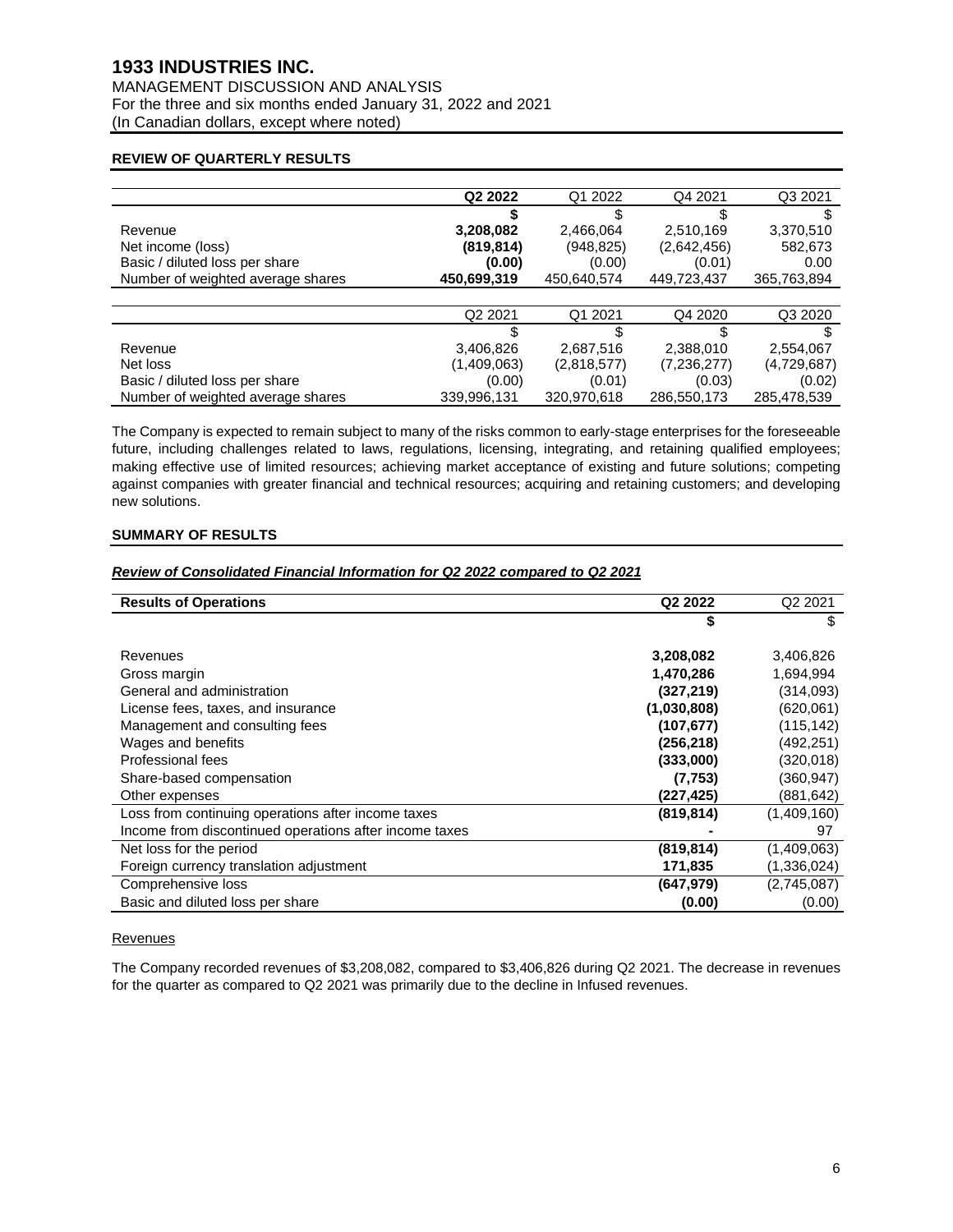#### Gross margin

Gross margin was \$1,470,286 (46%), compared to gross margin of \$1,694,994 (50%) during Q2 2021. The gross margin percentage is consistent with prior year.

#### General and administration expenses

General and administration expenses ("G&A") were \$327,919, compared to \$314,093 during Q2 2021. This increase above the prior year is primarily driven by in office expense, and travel and entertainment. Offsetting these decreases was a decrease in advertising and investor relations. The Company continues to make strategic cost reductions. It is the priority of the Company's executive management to continue to reduce costs, with the goal of reaching consistent profitability in the near future.

#### License fees, taxes, and insurance

License fees, taxes, and insurance were \$1,030,808, compared to \$314,093 during Q2 2021. This increase is due to an increase in cannabis transferred to production which increased state taxes payable to the state of Nevada related to AMA sales.

#### Management and consulting fees

Management and consulting fees were \$107,677, compared to \$115,142 during Q2 2021. The balance is consistent period over period based on the level of operations of the Company.

#### Wages and benefits

Wages and benefits were \$256,218, compared to \$492,251, during Q2 2021. The expense reduced over the prior year as the Company continues to reduce costs, with the goal of reaching profitability in the near future.

### Professional fees

Professional fees were \$333,000, compared to \$320,018 during Q2 2021. The balance is consistent period over period.

#### Share-based compensation

Share-based payments, a non-cash expense, were \$7,753, compared to \$360,947 during Q2 2021. This change over the prior period is due to the timing of vesting of previously issued stock options. There were no new stock options issued during the quarter resulting in lower current period expense.

#### Other income (expenses)

Other income was \$227,425, compared to other expenses of \$881,642 during Q2 2021. The components of other income (expense) include interest expense, accretion expense, depreciation, impairment of property and equipment, other income, foreign exchange gains and losses and income tax expense. This change over the prior year is primarily driven due to the refinement of costing models in Q4 2021 which impacted interest expense and depreciation expense and an income tax recovery related to AMA. The Company recorded an income tax recovery of \$114,698 related to AMA. Cases before the federal courts have resulted in the denial of the application of non-capital losses where Section 280E of the Tax Code applies. This is an uncertain tax position and management will review the applicable case law and make a final determination on the utilization of the non-capital losses when filing the corporate income tax returns.

#### Foreign currency translation adjustment

As part of the consolidation process, IFRS requires that foreign exchange gains and losses generated from the translation of subsidiaries with functional currencies different from the parent entity's must be recorded as other comprehensive income. As a result of the consolidation process for Q2 2022, the Company had an unrealized foreign exchange gain of \$171,835, compared to a loss of \$1,336,024 during Q2 2021, due to the favorable movement in the Canadian dollar against the U.S. dollar. This amount is recorded in other comprehensive loss.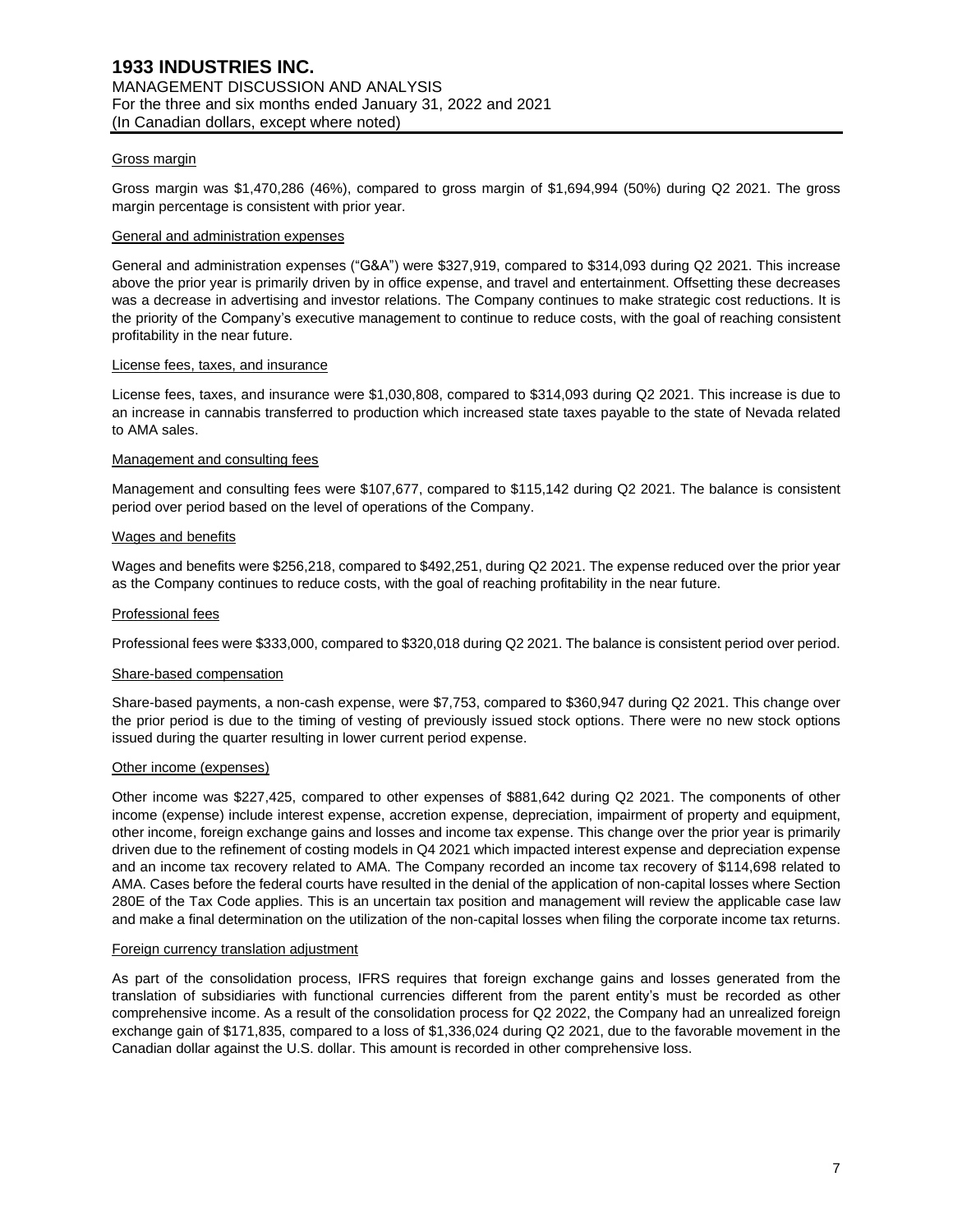### *Review of Consolidated Financial Information for YTD 2022 compared to YTD 2021*

| <b>Results of Operations</b>                         | <b>YTD 2022</b> | YTD 2021      |
|------------------------------------------------------|-----------------|---------------|
|                                                      |                 | \$            |
|                                                      |                 |               |
| Revenues                                             | 5,674,146       | 6,094,342     |
| Gross margin                                         | 2,573,388       | 2,423,694     |
| General and administration                           | (697, 353)      | (1,022,995)   |
| License fees, taxes, and insurance                   | (1,537,044)     | (1, 139, 726) |
| Management and consulting fees                       | (214, 677)      | (194, 647)    |
| Wages and benefits                                   | (546, 164)      | (1,058,390)   |
| Professional fees                                    | (546, 761)      | (531,060)     |
| Share-based compensation                             | (25, 648)       | (614, 629)    |
| Other expenses                                       | (774, 380)      | (2,087,394)   |
| Loss from continuing operations after income taxes   | (1,768,639)     | (4,225,147)   |
| Loss from discontinued operations after income taxes |                 | (2, 493)      |
| Net loss for the period                              | (1,768,639)     | (4,227,640)   |
| Foreign currency translation adjustment              | (90)            | (1, 446, 570) |
| Comprehensive loss                                   | (1,768,729)     | (5,674,210)   |
| Basic and diluted loss per share                     | (0.00)          | (0.01)        |

### Revenues

The Company recorded revenues of \$5,674,146, compared to \$6,094,342 during YTD 2021. The decrease in revenues for the quarter as compared to YTD 2021 was primarily due to the decline in Infused revenues.

### Gross margin

Gross margin was \$2,573,388 (45%), compared to gross margin of \$2,423,694 (40%) during YTD 2021. The increase in the gross margin percentage from the prior year is due to refinements to the Company's inventory estimates which has resulted in the reclassification of certain costs from cost of sales to inventory.

#### General and administration expenses

General and administration expenses ("G&A") were \$697,353, compared to \$1,022,995 during YTD 2021. This increase from the prior year is primarily driven by increased and travel and entertainment. Offsetting these decreases was a decrease in advertising and investor relations. It is the priority of the Company's executive management to continue to reduce costs, with the goal of reaching consistent profitability in the near future.

#### License fees, taxes, and insurance

License fees, taxes, and insurance were \$1,537,044, compared to \$1,139,726 during Q2 2021. This increase is due to an increase in cannabis transferred to production which increased state taxes payable to the state of Nevada related to AMA sales.

### Management and consulting fees

Management and consulting fees were \$214,677, compared to \$194,647 during YTD 2021. The balance is consistent period over period based on the level of operations of the Company.

### Wages and benefits

Wages and benefits were \$546,164, compared to \$1,058,390, during YTD 2021. The expense reduced over the prior year as the Company continues to reduce costs, with the goal of reaching profitability in the near future.

# Professional fees

Professional fees were \$546,761, compared to \$531,060 during YTD 2021. The balance is consistent period over period.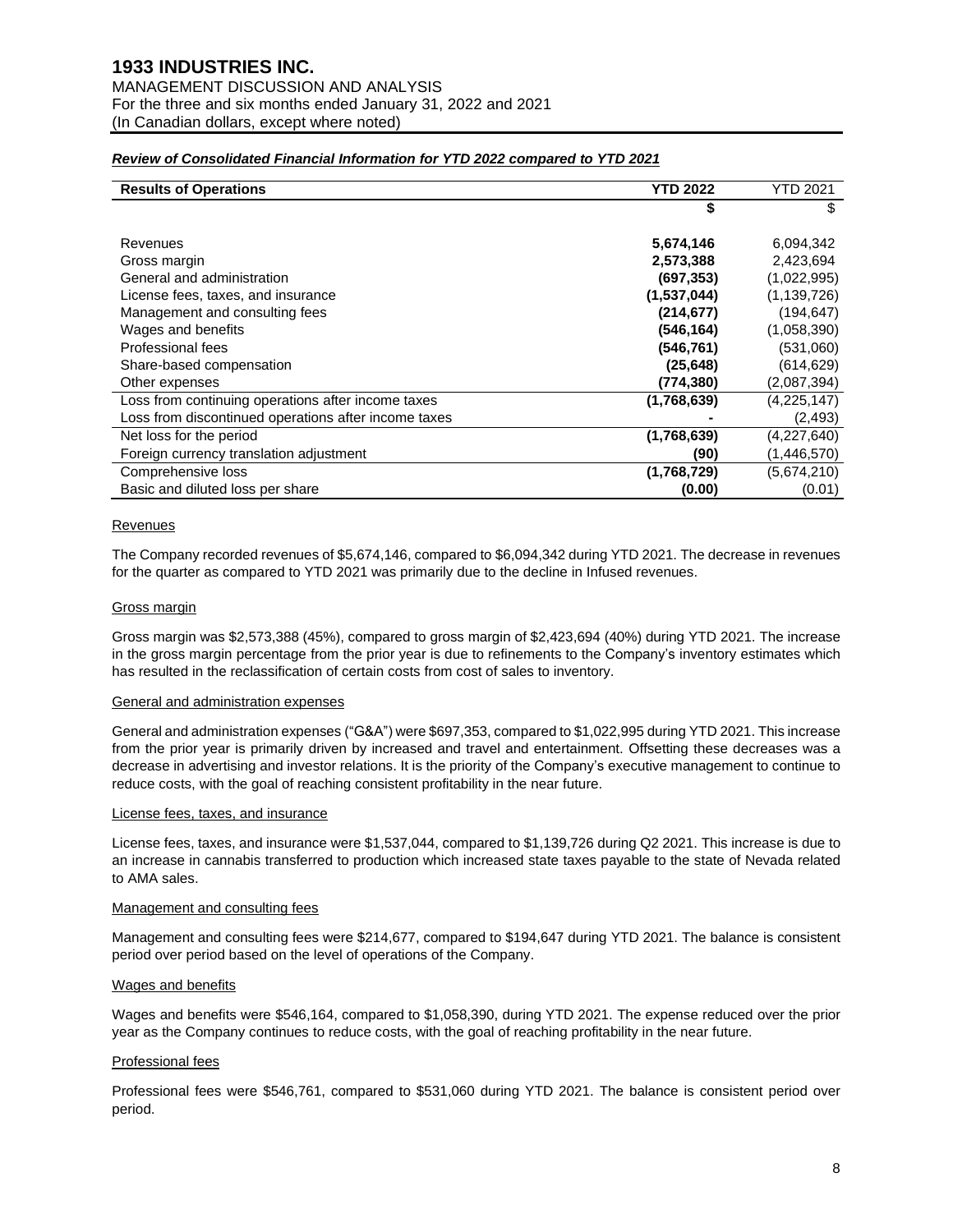#### Share-based compensation

Share-based payments, a non-cash expense, were \$25,648, compared to \$614,629 during YTD 2021. This change over the prior period is due to the timing of vesting of previously issued stock options. There were no new stock options issued during the quarter resulting in lower current period expense.

#### Other income (expenses)

Other expense was \$774,380, compared to other expenses of \$2,087,394 during YTD 2021. The components of other income (expense) include interest expense, accretion expense, depreciation, impairment of property and equipment, other income, foreign exchange gains and losses and income tax expense. This change over the prior year is primarily driven due to the refinement of costing models in Q4 2021 which impacted interest expense and depreciation expense and an increase in income tax expense related to AMA. The Company recorded an income tax recovery of \$114,698 related to AMA. Cases before the federal courts have resulted in the denial of the application of non-capital losses where Section 280E of the Tax Code applies. This is an uncertain tax position and management will review the applicable case law and make a final determination on the utilization of the non-capital losses when filing the corporate income tax returns.

### Foreign currency translation adjustment

As part of the consolidation process, IFRS requires that foreign exchange gains and losses generated from the translation of subsidiaries with functional currencies different from the parent entity's must be recorded as other comprehensive income. As a result of the consolidation process for YTD 2022, the Company had an unrealized foreign exchange loss of \$90, compared to a loss of \$1,446,570 during YTD 2021, due to the favorable movement in the Canadian dollar against the U.S. dollar. This amount is recorded in other comprehensive loss.

# **LIQUIDITY, CASH FLOWS AND CAPITAL RESOURCES**

#### *Liquidity*

Liquidity risk is the risk that the Company will encounter difficulties in meeting obligations associated with its financial liabilities and other contractual obligations. The Company's strategy for managing liquidity is based on the Company achieving positive cash flows from operations to internally fund operating and capital requirements.

Factors that may affect the Company's liquidity are continuously monitored. These factors include production levels, operating costs, capital costs, income tax refunds, foreign currency fluctuations, seasonality, market immaturity and a highly fluid environment related to state and federal law passage and regulations.

In the event that the Company is adversely affected by any of these factors and, as a result, the operating cash flows are not sufficient to meet the Company's working capital requirements there is no guarantee that the Company would be able to raise additional capital on acceptable terms to fund a potential cash shortfall. Consequently, the Company is subject to liquidity risk. The Company monitors its liquidity primarily by focusing on total liquid assets and working capital. The Company monitors its level of working capital and working capital ratio to assess its ability to enter into strategic opportunities such as equity investments, royalty financing arrangements, and providing start-up working capital to its existing and future business units.

While the Company has historically issued shares as a component of the consideration for acquisitions, there can be no assurance that the Company will be able to continue to finance strategic opportunities via the issuance of shares or debt. Management will continue to monitor and assess its acquisition activities to ensure that operating requirements are met over the next twelve months.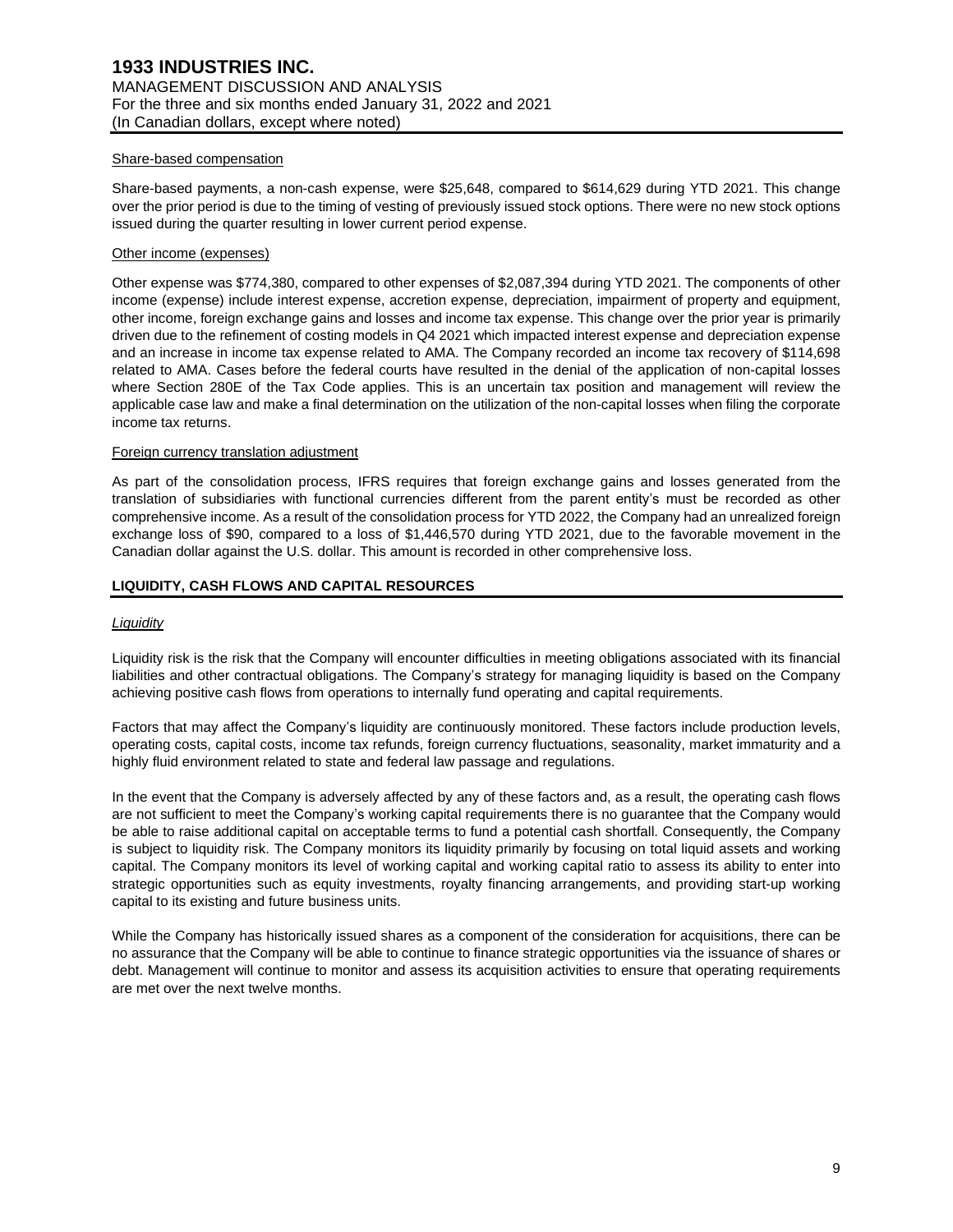# **1933 INDUSTRIES INC.** MANAGEMENT DISCUSSION AND ANALYSIS For the three and six months ended January 31, 2022 and 2021 (In Canadian dollars, except where noted)

At January 31, 2022 and July 31, 2021, the Company had the following liquidity related financial information:

|                           | January 31,<br>2022 | July 31,<br>2021 |
|---------------------------|---------------------|------------------|
| Cash                      | 803,187             | 4,405,849        |
| Liquid assets (1)         | 8,318,647           | 9,539,808        |
| Quick ratio (2)           | 1.04                | 3.52             |
| Working capital           | 2,421,330           | 8,439,410        |
| Working capital ratio (3) | 1.30                | 4.11             |
| Convertible debt          | 4,391,178           | 4,234,819        |

(1) Liquid assets include cash, receivables, and inventory.

(2) Quick ratio is defined as liquid assets divided by current liabilities.

(3) Working capital ratio is defined as current assets divided by current liabilities.

#### *Cash flow*

| Net cash provided by (used in)                    | Q <sub>2</sub> 2022 | Q <sub>2</sub> 2021 | YTD 2022    | <b>YTD 2021</b> |
|---------------------------------------------------|---------------------|---------------------|-------------|-----------------|
|                                                   |                     |                     |             | \$.             |
| Operating activities from continuing operations   | (1,872,017)         | (253, 259)          | (2,989,543) | (1,605,021)     |
| Operating activities from discontinued operations |                     | 97                  |             | (2, 493)        |
| Investing activities                              | (356, 199)          | (86, 514)           | (364, 815)  | (204, 703)      |
| Financing activities                              | (58, 146)           | 218,425             | (162, 108)  | 844,378         |
| Effect of exchange rate changes on cash           | (73, 403)           | (235, 572)          | (86, 196)   | (105, 953)      |
| Cash, beginning                                   | 3,162,952           | 2,044,573           | 4,405,849   | 2,761,542       |
| Cash, end                                         | 803,187             | 1,687,750           | 803,187     | 1,687,750       |

Review of cash flow Q2 2022 compared to Q2 2021:

Cash used in operating activities from continuing operations was \$1,872,017, compared to \$253,259 during Q2 2021:

- Net loss from continuing operations before income taxes was \$934,512, compared to net loss from continuing operations of \$1,409,160 during Q2 2021. Included in net loss are non-cash items of \$791,239, compared to \$1,221,235 for Q2 2021.
- Movements in receivables decreased cash by \$270,999, compared to \$484,374 during Q2 2021 as a result of the timing of collection of receivables.
- Movements in inventory decreased cash by \$1,276,462 compared to increasing cash by \$275,816 during Q2 2021 as a result of the timing of harvests and subsequent sales of inventory.
- Movements in biological assets increased cash by \$787,711 compared to decreasing cash by \$41,443 during Q2 2021.
- Movements in prepaid expenses and deposits decreased cash by \$135,875, compared to increasing cash by \$37,352 during Q2 2021 as a result of timing of payments related to these categories.
- Movements in accounts payable and accrued liabilities increased cash by \$749,359, compared to \$147,315 during Q2 2021 as a result of the timing of payments of outstanding payables.

Cash used in operating activities from discontinued operations was \$nil during Q2 2022, compared to \$97 during Q2 2021. Funds were used to pay expenses for Green Spectrum LLC, per the Management Agreement between Green Spectrum (in California) and 1933 Legacy Inc. Management has terminated the Management Agreement and anticipates dissolving 1933 Legacy Inc; therefore, nominal future costs are anticipated.

Cash used in investing activities of continuing operations was \$356,199 during Q2 2022 related to the purchase of property and equipment and advance of loan receivable, compared to \$86,514 during Q2 2021 related to the purchase of property and equipment.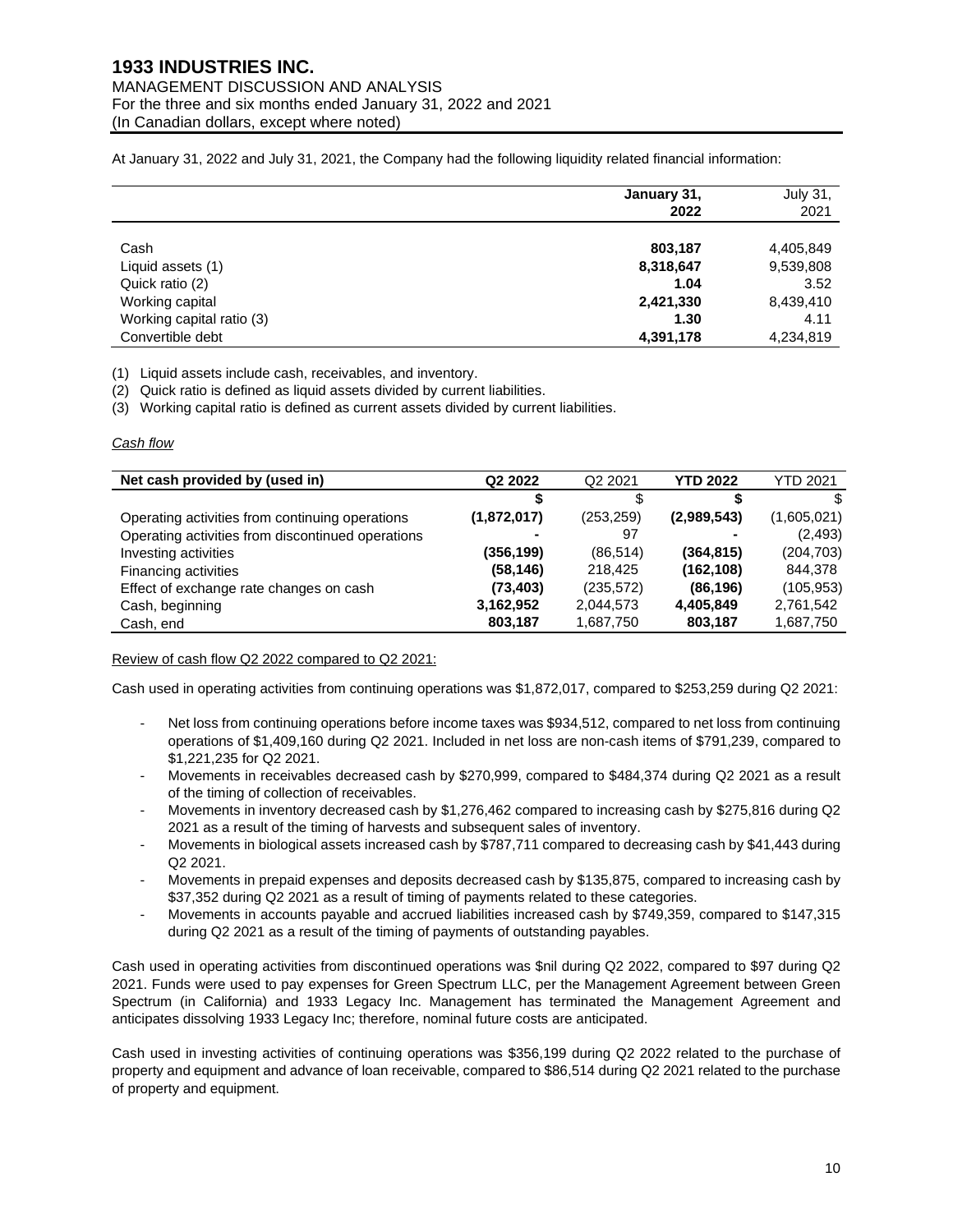Cash used in financing activities was \$58,146, compared to cash provided by financing activities of \$218,425 during Q2 2021:

- Cash raised from private placements raised cash of \$nil in Q2 2022, compared to \$918,720 during Q2 2021. There were \$196,030 in cash share issuance costs related to the raise in Q2 2021.
- Lease principal repayment provided a decrease in cash of \$58,146 during Q2 2022, compared to \$504,265 during Q2 2021 related to lease payments on the Company's facilities.

### Review of cash flow YTD 2022 compared to YTD 2021:

Cash used in operating activities from continuing operations was \$2,989,543, compared to \$1,605,021 during YTD 2021:

- Net loss from continuing operations before income taxes was \$1,768,639, compared to net loss from continuing operations of \$ \$4,225,147 during YTD 2021. Included in net loss are non-cash items of \$851,682, compared to \$2,351,126 for YTD 2021.
- Movements in receivables decreased cash by \$623,218, compared to \$648,548 during YTD 2021 as a result of the timing of collection of receivables.
- Movements in inventory decreased cash by \$1,632,839 compared to increasing cash by \$285,414 during YTD 2021 as a result of the timing of harvests and subsequent sales of inventory.
- Movements in biological assets increased cash by \$851,432 compared to \$108,938 during Q2 2021.
- Movements in prepaid expenses and deposits decreased cash by \$171,868, compared to \$141,327 during YTD 2021 as a result of timing of payments.
- Movements in accounts payable and accrued liabilities increased cash by \$1,207,271, compared to \$664,523 during YTD 2021 as a result of the timing of payments of outstanding payables.

Cash used in operating activities from discontinued operations was \$nil during YTD 2022, compared to \$2,493 during YTD 2021. Funds were used to pay expenses for Green Spectrum LLC, per the Management Agreement between Green Spectrum (in California) and 1933 Legacy Inc. Management has terminated the Management Agreement and anticipates dissolving 1933 Legacy Inc; therefore, nominal future costs are anticipated.

Cash used in investing activities of continuing operations was \$364,815 during YTD 2022 related to the purchase of property and equipment and advance of loan receivable, compared to \$204,703 during Q2 2021 related to the purchase of property and equipment.

Cash used in financing activities was \$162,108, compared to cash provided by financing activities of \$844,378 during YTD 2021:

- Cash raised from private placements raised cash of \$nil in YTD 2022, compared to \$1,706,973 during YTD 2021. There were \$202,067 in cash share issuance costs related to the raise in YTD 2021.
- Lease principal repayment provided a decrease in cash of \$162,108 during YTD 2022, compared to \$660,528 during YTD 2021 related to lease payments on the Company's facilities.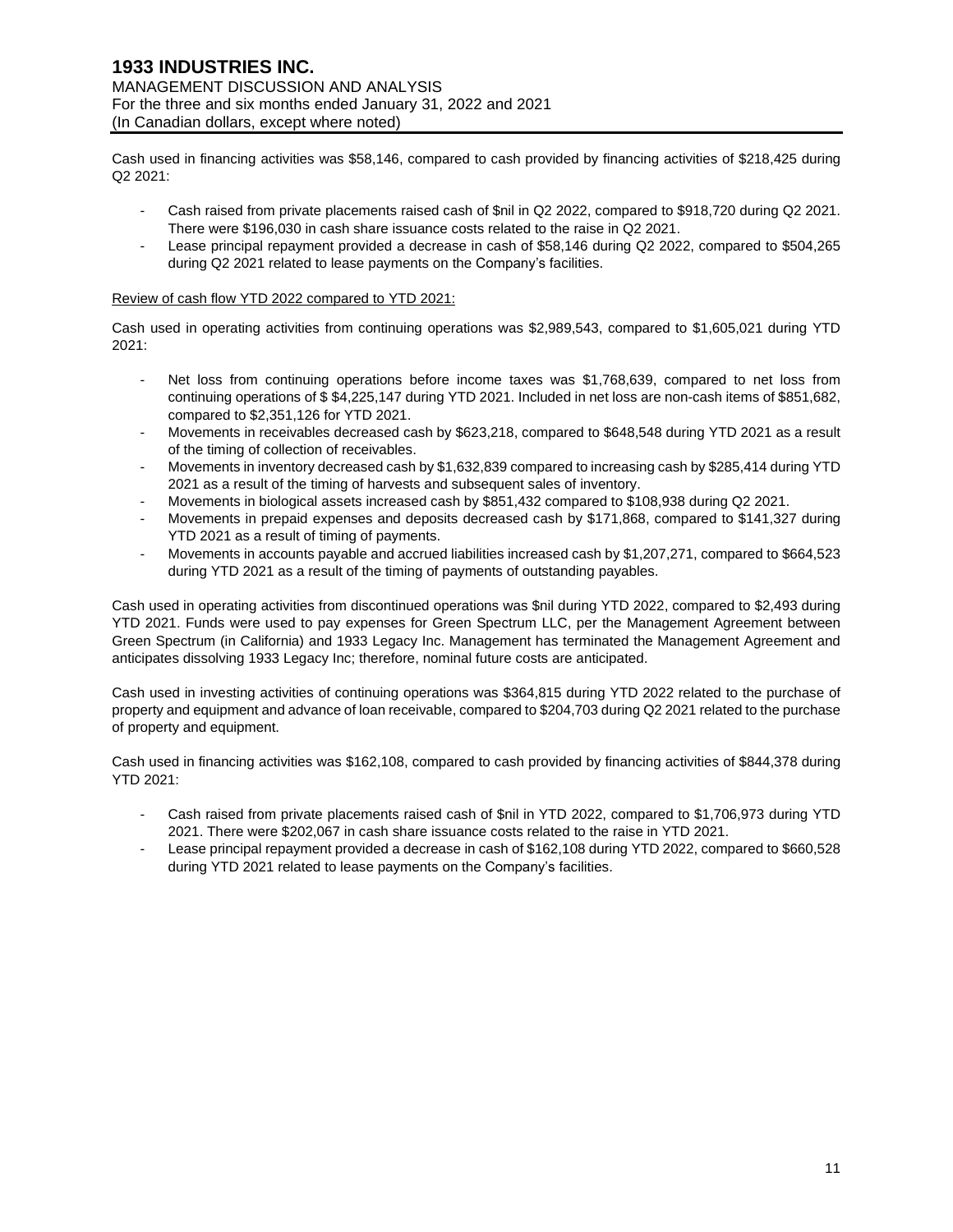# *Capital Resources*

The capital of the Company consists of consolidated equity and convertible debentures, net of cash.

|                        | January 31,<br>2022 | <b>July 31,</b><br>2021 |
|------------------------|---------------------|-------------------------|
|                        | S                   | \$                      |
| Equity                 | 23,526,630          | 25,232,536              |
| Convertible debentures | 4,391,178           | 4,234,819               |
|                        | 27,917,808          | 29,467,355              |
| Less: cash             | (803, 187)          | (4,405,849)             |
|                        | 27,114,621          | 25,061,506              |

The board of directors of the Company has overall responsibility for the establishment and oversight of the Company's risk management policies on an annual basis. The Company's board of directors identifies and evaluates the Company's financial risks and is charged with the responsibility of establishing controls and procedures to ensure financial risks are mitigated. The Company's objectives when managing capital are to pursue and complete the identification and evaluation of assets, properties, or businesses with a view to acquisition. The Company does not have any externally imposed capital requirements to which it is subject. The Company manages the capital structure and makes adjustments to it in light of changes in economic conditions and the risk characteristics of the underlying assets. To maintain or adjust the capital structure, the Company may attempt to issue new common shares or adjust

the amount of cash. The Company's investment policy is to invest excess cash in investment instruments at high credit, quality financial institutions with terms to maturity selected with regards to the expected time of expenditures from continuing operations.

# *Dividends*

No dividends have been declared or paid by the Company in any of the periods presented above. The Company does not anticipate declaring or paying any dividends on its common shares in the foreseeable future.

# *Outstanding share data*

The authorized capital of the Company consists of an unlimited number of common shares without par value. The Company had the following securities outstanding as at the date of this MD&A:

| <b>Type of Security</b>                    | <b>At January 31, 2022</b> | At the date of this MD&A |
|--------------------------------------------|----------------------------|--------------------------|
| Common Shares                              | 450.699.319                | 450.699.319              |
| <b>Stock Options</b>                       | 12,350,000                 | 12,350,000               |
| Warrants                                   | 67,961,199                 | 67,961,199               |
| <b>Agent Options</b>                       | 3.153.214                  | 3,153,214                |
| Convertible debentures - \$0.10 conversion | \$3,662,007                | \$3,662,007              |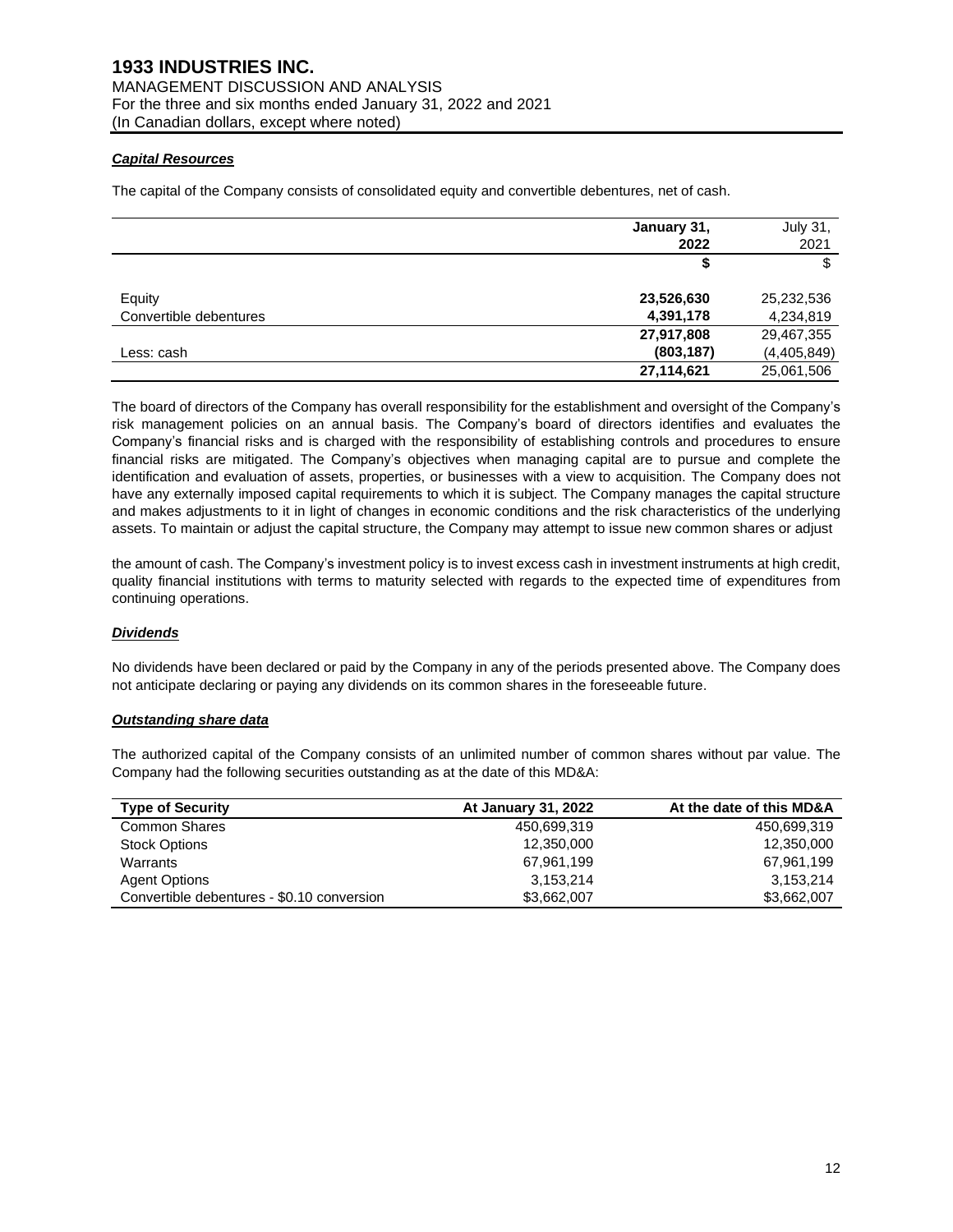# **1933 INDUSTRIES INC.** MANAGEMENT DISCUSSION AND ANALYSIS For the three and six months ended January 31, 2022 and 2021 (In Canadian dollars, except where noted)

As at January 31, 2022, the Company has issued various warrants and stock options as summarized below:

|                                |               | <b>Exercise price</b> | <b>Proceeds if</b> |                    |
|--------------------------------|---------------|-----------------------|--------------------|--------------------|
| <b>Description of security</b> | <b>Number</b> | $($ \$)               | exercised (\$)     | <b>Expiry date</b> |
| Stock options                  | 750.000       | 0.35                  | 262,500            | 15-Feb-23          |
| Stock options                  | 300.000       | 0.075                 | 22,500             | $6$ -Aug-25        |
| Stock options                  | 11.300.000    | 0.10                  | 1,130,000          | 8-Nov-25           |
|                                | 12.350.000    | 0.11                  | 1,415,000          |                    |
|                                |               |                       |                    |                    |
| Warrants                       | 5,255,020     | 0.125                 | 656,878            | 3-Sep-22           |
| Warrants                       | 40.250        | 0.125                 | 5.031              | 3-Sep-22           |
| Warrants                       | 13.920.000    | $0.11^{(1)}$          | 1.463.827          | 3-May-22           |
| Warrants                       | 45.045.929    | 0.16                  | 7.207.349          | 4-Mar-23           |
| Warrants                       | 3.700.000     | 0.075                 | 277.500            | 13-Jun-24          |
|                                | 67,961,199    | 0.14                  | 9,610,585          |                    |
|                                |               |                       |                    |                    |
| <b>Agent Options</b>           | 3,153,214     | 0.11                  | 246.854            | 4-Mar-23           |
|                                | 3.153.214     | 0.11                  | 246.854            |                    |

 $(1)$  USD\$0.08

### **NON-GAAP MEASURES**

Earnings before interest, taxes, depreciation, and amortization ("EBITDA") and Adjusted EBITDA are non-GAAP financial measures and accordingly they are not earnings measures recognized by IFRS and do not carry standard prescribed significance. Moreover, the Company's method for calculating Adjusted EBITDA may differ from that used by other companies using the same designation. Accordingly, we caution readers that Adjusted EBITDA should not be substituted for determining net income (loss) as an indicator of operating results or as a substitute for cash flows from operating and investing activities. Management believes that, in addition to conventional measures prepared in accordance with GAAP, certain investors use this information to evaluate the Company's performance and ability to generate cash flow. Accordingly, presentation of these measures is to provide additional information and should not be considered in isolation or as a substitute for measures of performance prepared in accordance with GAAP.

The following table provides a reconciliation of the EBITDA loss and Adjusted EBITDA loss to the consolidated financial statements:

|                                          | Q <sub>2</sub> 2022 | Q <sub>2</sub> 2021 | <b>YTD 2022</b> | <b>YTD 2021</b> |
|------------------------------------------|---------------------|---------------------|-----------------|-----------------|
|                                          |                     |                     |                 |                 |
| Net loss for the period                  | (819, 814)          | (1,409,063)         | (1,768,639)     | (4,227,640)     |
| Add (subtract):                          |                     |                     |                 |                 |
| Interest expense                         | 473,733             | 433,375             | 895,093         | 1,140,920       |
| Accretion expense                        |                     | 34,630              | 10.434          | 74,752          |
| Depreciation                             | 112,876             | 462,467             | 193,336         | 925,893         |
| Income tax expense                       | (114,698)           |                     |                 |                 |
| <b>EBITDA loss</b>                       | (347, 903)          | (478,591)           | (669, 776)      | (2,086,075)     |
| Share-based compensation                 | 7,753               | 360,947             | 25,648          | 614,629         |
| (Gain) loss from discontinued operations |                     | (97)                |                 | 2,493           |
| <b>Adjusted EBITDA loss</b>              | (340,150)           | (117.741)           | (644,128)       | (1,468,953)     |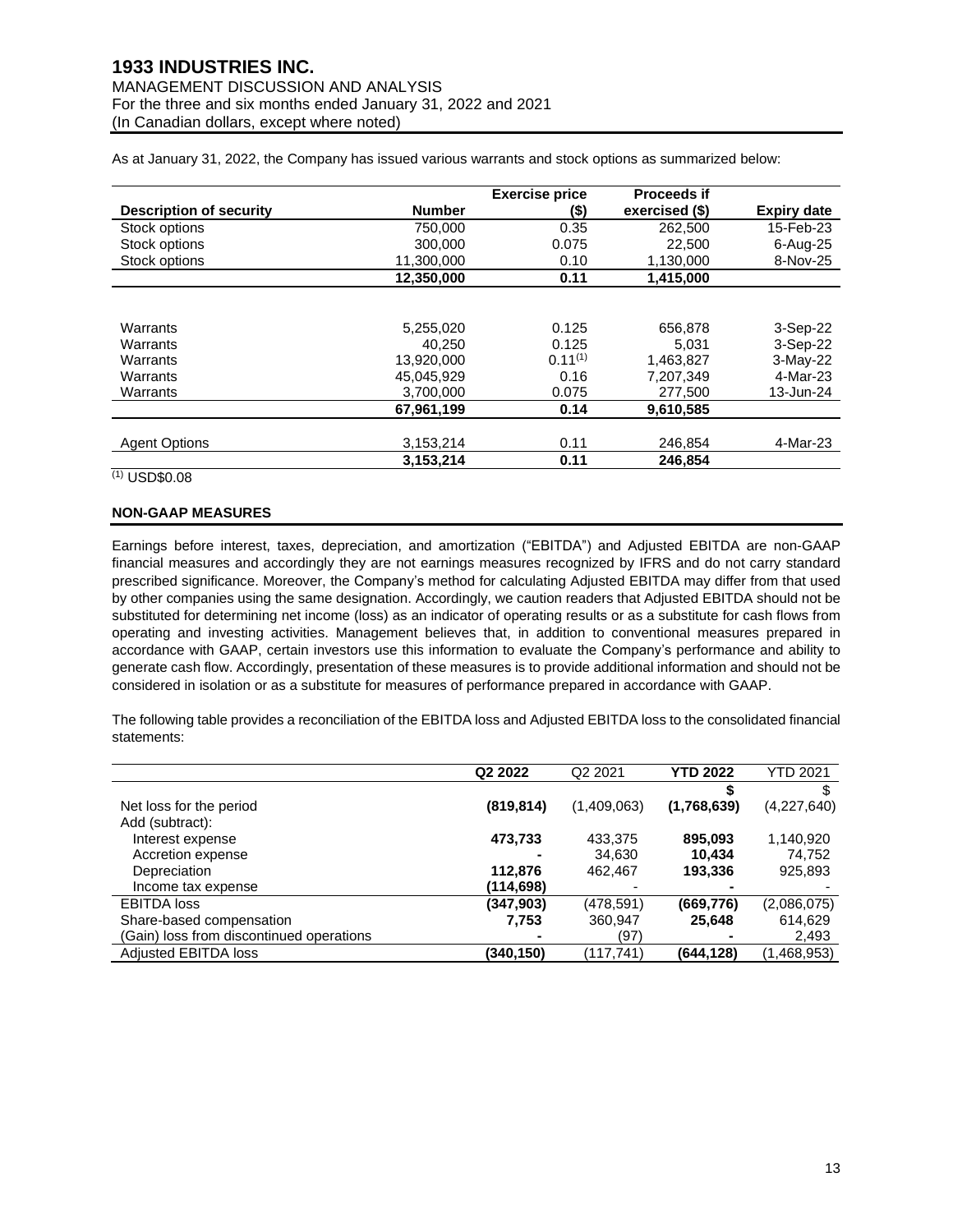# **OFF-BALANCE SHEET ARRANGEMENTS**

The Company has not entered into any material off-balance sheet arrangements such as guarantee contracts, contingent interests in assets transferred to unconsolidated entities, derivative financial obligations, or arrangements with respect to any obligations under a variable interest equity arrangement.

The Company has no off-balance sheet arrangements.

# **RELATED PARTY TRANSACTIONS**

Key management personnel include those persons having the authority and responsibility of planning, directing, and executing the activities of the Company. The Company has determined that its key management personnel consist of executive and non-executive members of the Company's Board of Directors and corporate officers.

Key management personnel compensation for the three and six months ended January 31, 2022 and 2021, was as follows:

|                                         | Three months ended |         | Six months ended |         |
|-----------------------------------------|--------------------|---------|------------------|---------|
|                                         | 2022               | 2021    | 2022             | 2021    |
|                                         |                    |         |                  |         |
| Management and consulting fees          | 87,020             | 51.900  | 174.020          | 136.200 |
| Wages and benefits                      |                    | 63.104  | 48,350           | 199,899 |
| Directors' fees included in general and |                    |         |                  |         |
| administration expense                  | 29.844             | 37.788  | 52.218           | 92.018  |
| Share-based compensation                | 2.789              | 310,454 | 11,573           | 506,257 |
|                                         | 119.653            | 463.246 | 286.161          | 934.374 |

Other related party transactions for the three and six months ended January 31, 2022 and 2021, were as follows:

|                               | Three months ended |      |      | Six months ended |  |
|-------------------------------|--------------------|------|------|------------------|--|
|                               | 2022               | 2021 | 2022 | 2021             |  |
|                               |                    |      |      |                  |  |
| Legal fees (accrual reversal) |                    | 112  |      | 2,232            |  |
|                               |                    | 112  |      | רכר ר<br>ے کی ت  |  |

The Company paid legal fees during the periods presented to a law firm where one of the directors was a partner.

### **INTERNATIONAL FINANCIAL REPORTING STANDARDS**

The consolidated financial statements have been prepared in accordance with IFRS as issued by the IASB, effective as of January 31, 2022. The accounting policies applied in the preparation of these consolidated financial statements are consistent with those applied and disclosed in note 3 to the July 31, 2021 annual audited financial statements.

### **CRITICAL ACCOUNTING JUDGEMENTS AND ESTIMATES**

The preparation of consolidated financial statements in conformity with IFRS requires the Company's management to make judgements, estimates and assumptions about future events that affect the amounts reported in the consolidated financial statements and related notes to the financial statements. Although these estimates are based on management's best knowledge of the amount, event or actions, actual results may differ from those estimates. Estimates and judgements are continuously evaluated and are based on management's experience and other factors, including expectations of future events that are believed to be reasonable.

Revisions to accounting estimates are recognized in the period in which the estimates are revised and in any future periods affected. The information about significant areas of estimation uncertainty and judgment considered by management in preparing these consolidated financial statements is as follows: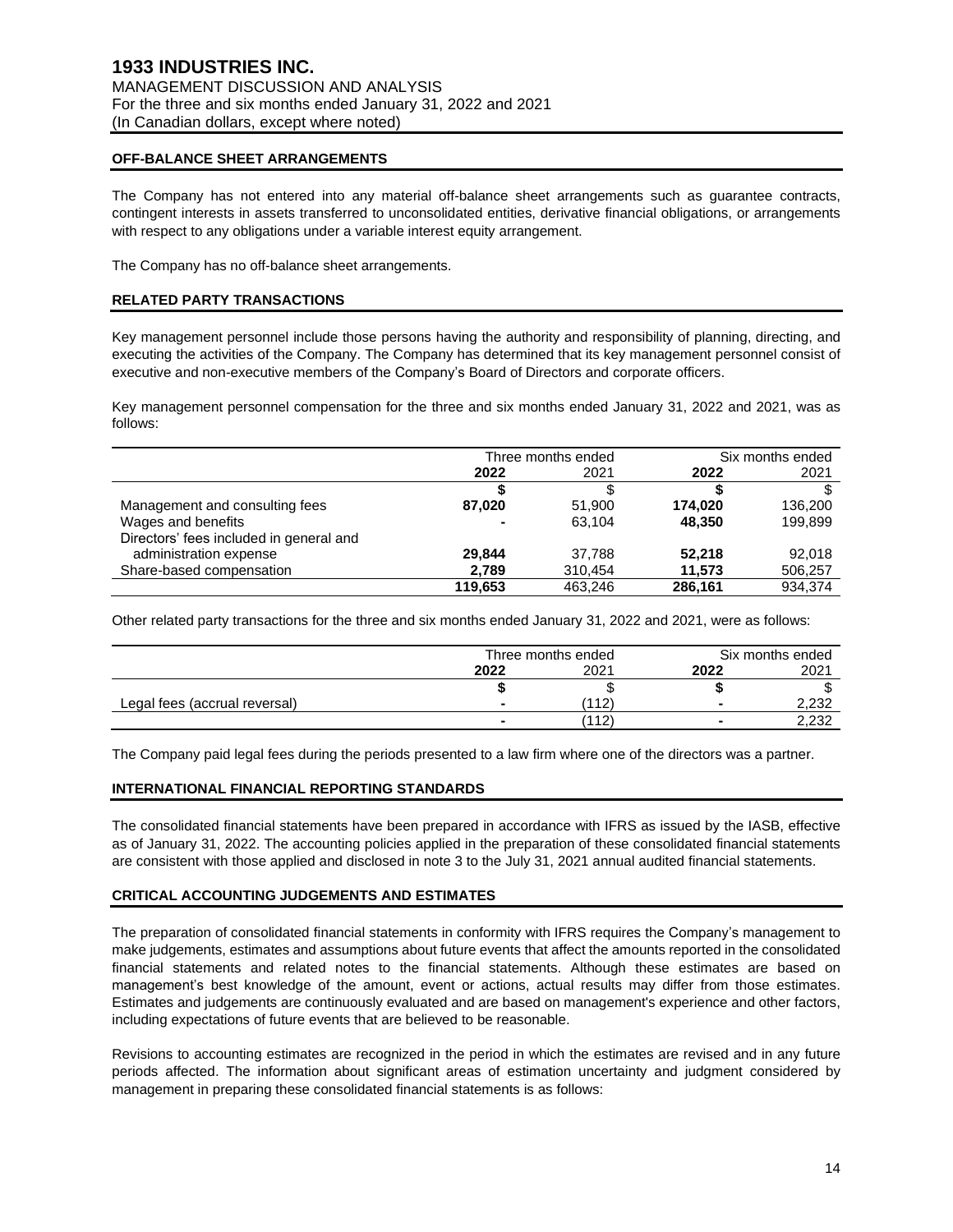#### *Critical judgements in applying accounting policies*

Critical judgements made by management in applying the Company's accounting policies, apart from those involving estimations, that have the most significant effect on the amounts recognized in the Company's consolidated financial statements are as follows:

#### Functional currency

In accordance with IAS 21, *The Effects of Changes in Foreign Exchange Rates*, the Company determined its functional currency, and its Canadian subsidiaries, to be the Canadian dollar, and the functional currency of its US subsidiaries to be the United States dollar. Such determination involves certain judgements to identify the primary economic environment. The Company reconsiders the functional currency of its subsidiaries if there is a change in events and/or conditions which determine the primary economic environment.

#### Assessment of indicators of impairment

At the end of each reporting period, the Company assesses whether there are any indicators, from external and internal sources of information, that an asset or cash generating unit ("CGU") may be impaired, thereby requiring adjustment to the carrying value. The Company has identified the continued operating losses of AMA and Infused as an indicator of impairment.

As a result of these impairment indicators, the Company assessed the goodwill associated with the AMA CGU and the Infused CGU for impairment and concluded the recoverable value of the CGU was more than its carrying value and no impairment was required.

#### Estimated useful lives and depreciation of property and equipment

Depreciation of property and equipment is dependent upon estimates of useful lives, which are determined through the exercise of judgment. The assessment of any impairment of these assets is dependent upon estimates of recoverable amounts that take into account factors such as economic and market conditions and the useful lives of assets.

### Business combinations

Judgement is used in determining whether an acquisition is a business combination or an asset acquisition. Estimates are made as to the fair value of assets and liabilities acquired. In certain circumstances, such as the valuation of property and equipment, intangible assets and goodwill acquired, the Company may rely on independent third-party valuators. The determination of these fair values involves a variety of assumptions, including revenue growth rates, expected operating income, and discount rates. The Company measures all the assets acquired and liabilities assumed at their acquisition-date fair values. Non-controlling interests in the acquiree are measured on the basis of the noncontrolling interests' proportionate share of the equity in the acquiree's identifiable net assets.

Acquisition-related costs are recognized as expenses in the periods in which the costs are incurred and the services are received (except for the costs to issue debt or equity securities which are recognized according to specific requirements). The excess of the aggregate of (a) the consideration transferred to obtain control, the amount of any non-controlling interest in the acquiree over (b) the net of the acquisition-date amounts of the identifiable assets acquired and the liabilities assumed, is recognized as goodwill as of the acquisition date.

#### Convertible instruments

Convertible notes are compound financial instruments which are accounted for separately by their components: a financial liability and an equity instrument. The financial liability, which represents the obligation to pay coupon interest on the convertible notes in the future, is initially measured at its fair value and subsequently measured at amortized cost. The residual amount is accounted for as an equity instrument at issuance. The identification of convertible note components is based on interpretations of the substance of the contractual arrangement and therefore requires judgement from management. The separation of the components affects the initial recognition of the convertible debenture at issuance and the subsequent recognition of interest on the liability component.

The determination of the fair value of the liability is also based on a number of assumptions, including contractual future cash flows, discount rates and the presence of any derivative financial instruments.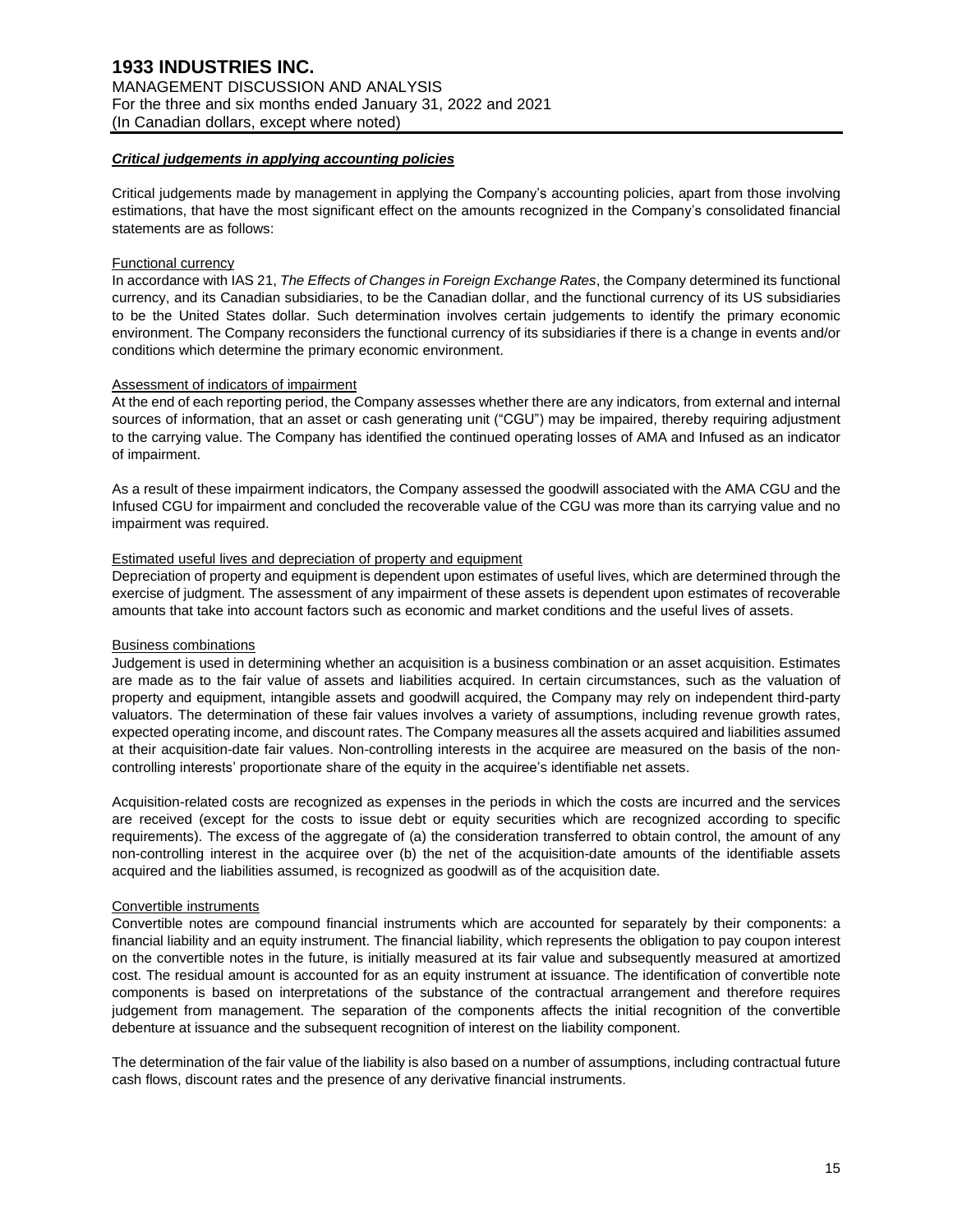#### Revenue recognition

#### *Determination of performance obligations*

The Company applied judgement to determine if a good or service that is promised to a customer is distinct based on whether the customer can benefit from the good or service on its own or together with other readily available resources and whether the good or service is separately identifiable. Based on these criteria, the Company determined the primary performance obligation relating to its sales contracts is the delivery of product to its clients.

#### *Transfer of control*

Judgement is required to determine when transfer of control occurs relating to the sale of the Company's goods to its clients. Management based its assessment on a number of indicators of control, which include, but are not limited to whether the Company has present right of payment, and whether the physical possession of the goods, significant risks and rewards and legal title have been transferred to the customer.

#### *Key sources of estimation uncertainty*

Significant assumptions about the future and other major sources of estimation uncertainty at the end of the reporting period that may result in a material adjustment to the carrying amounts of the Company's assets and liabilities are as follows:

### Biological assets and inventory

In calculating the value of the biological assets and inventory, management is required to make a number of estimates, including estimating the stage of growth of the cannabis up to the point of harvest, harvesting costs, selling costs, sales price, wastage and expected yields for the cannabis plant. In calculating final inventory values, management is required to determine an estimate of spoiled or expired inventory and compares the inventory cost to estimated net realizable value.

### Assessment of indicators of impairment

At the end of each reporting period, the Company assesses whether there are any indicators, from external and internal sources of information, that an asset or CGU may be impaired, thereby requiring adjustment to the carrying value. The Company has identified the continued operating losses of AMA and Infused as an indicator of impairment.

As a result of these impairment indicators, the Company assessed the goodwill associated with the AMA CGU and the Infused CGU for impairment and concluded the recoverable value of the CGU was more than its carrying value and no impairment was required.

#### Current and deferred taxes

The Company's provision for income taxes is estimated based on the expected annual effective tax rates (and tax laws) that have been enacted or substantively enacted by the end of the reporting period. The current and deferred components of income taxes are estimated based on forecasted movements in temporary differences.

Changes to the expected annual effective tax rate and differences between the actual and expected effective tax rate and between actual and forecasted movements in temporary differences will result in adjustments to the Company's provision for income taxes in the period changes are made and/or differences are identified.

In assessing the probability of realizing income tax assets recognized, management makes estimates related to expectations of future taxable income, applicable tax planning opportunities, expected timing of reversals of existing temporary differences and the likelihood that tax positions taken will be sustained upon examination by applicable tax authorities. In making its assessments, management gives additional weight to positive and negative evidence that can be objectively verified. Estimates of future taxable income are based on forecasted cash flows from operations and the application of existing tax laws in each jurisdiction.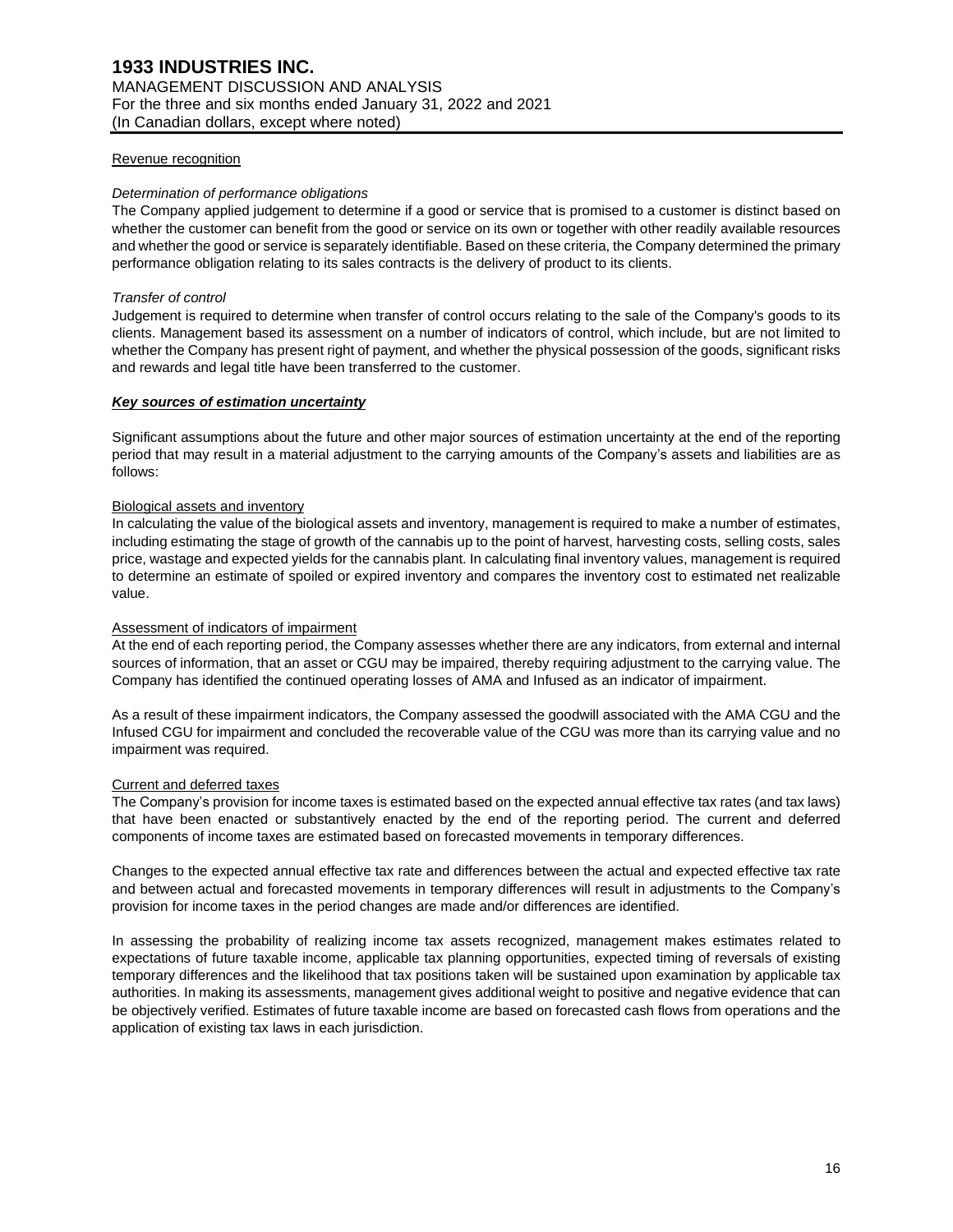# **1933 INDUSTRIES INC.** MANAGEMENT DISCUSSION AND ANALYSIS For the three and six months ended January 31, 2022 and 2021 (In Canadian dollars, except where noted)

Forecasted cash flows from operations based on production and customer demand are internally developed and reviewed by management. Weight is attached to tax planning opportunities that are within the Company's control and are feasible and implementable without significant obstacles. The likelihood that tax positions taken will be sustained upon examination by applicable tax authorities is assessed based on individual facts and circumstances of the relevant tax position evaluated in light of all available evidence.

Where applicable tax laws and regulations are either unclear or subject to ongoing varying interpretations, it is reasonably possible that changes in these estimates can occur that materially affect the amounts of income tax assets recognized. At the end of each reporting period, the Company reassesses unrecognized income tax assets.

#### Equity-settled share-based payments

The Company utilizes the Black-Scholes Option Pricing Model ("Black-Scholes") to estimate the fair value of stock options granted to directors, officers, employees, and consultants.

The use of Black-Scholes requires management to make various estimates and assumptions that impact the value assigned to the stock options including the forecast future volatility of the stock price, the risk-free interest rate, dividend yield and the expected life of the stock options. Any changes in these assumptions could have a material impact on the Share-based compensation calculation value, however the most significant estimate is the volatility. Expected future volatility can be difficult to estimate as the Company has a limited operating history and is in an emerging industry.

Due to the emerging nature of the industry, volatility estimates require significant estimates. The Company estimated volatility based on historic share prices of companies with significant operating history in the cannabis industry. Historical volatility is not necessarily indicative of future volatility. The expected life of stock options was determined based on the estimate that they would be exercised evenly over their term.

### **Contingencies**

Due to the nature of the Company's operations, various legal and tax matters can arise from time to time. In the event that management's estimate of the future resolution of these matters changes, the Company will recognize the effects of the changes in its consolidated financial statements for the period in which such changes occur.

### Leases

#### *Identifying whether a contract includes a lease*

IFRS 16 applies a control model to the identification of leases, distinguishing between a lease and a service contract on the basis of whether the customer controls the asset. The Company had to apply judgment on certain factors, including whether the supplier has substantive substitution rights, does the Company obtain substantially all of the economic benefits and who has the right to direct the use of that asset.

#### *Estimate of lease term*

When the Company recognizes a lease, it assesses the lease term based on the conditions of the lease and determines whether it will extend the lease at the end of the lease contract or exercise an early termination option. As it is not reasonably certain that the extension or early termination options will be exercised, the Company determined that the term of its leases are the lesser of original lease term or the life of the asset. This significant estimate could affect future results if the Company extends the lease or exercises an early termination option.

#### *Incremental borrowing rate*

When the Company recognizes a lease, the future lease payments are discounted using the Company's incremental borrowing rate. This significant estimate impacts the carrying amount of the lease liabilities and the interest expense recorded on the consolidated statement of loss and comprehensive loss.